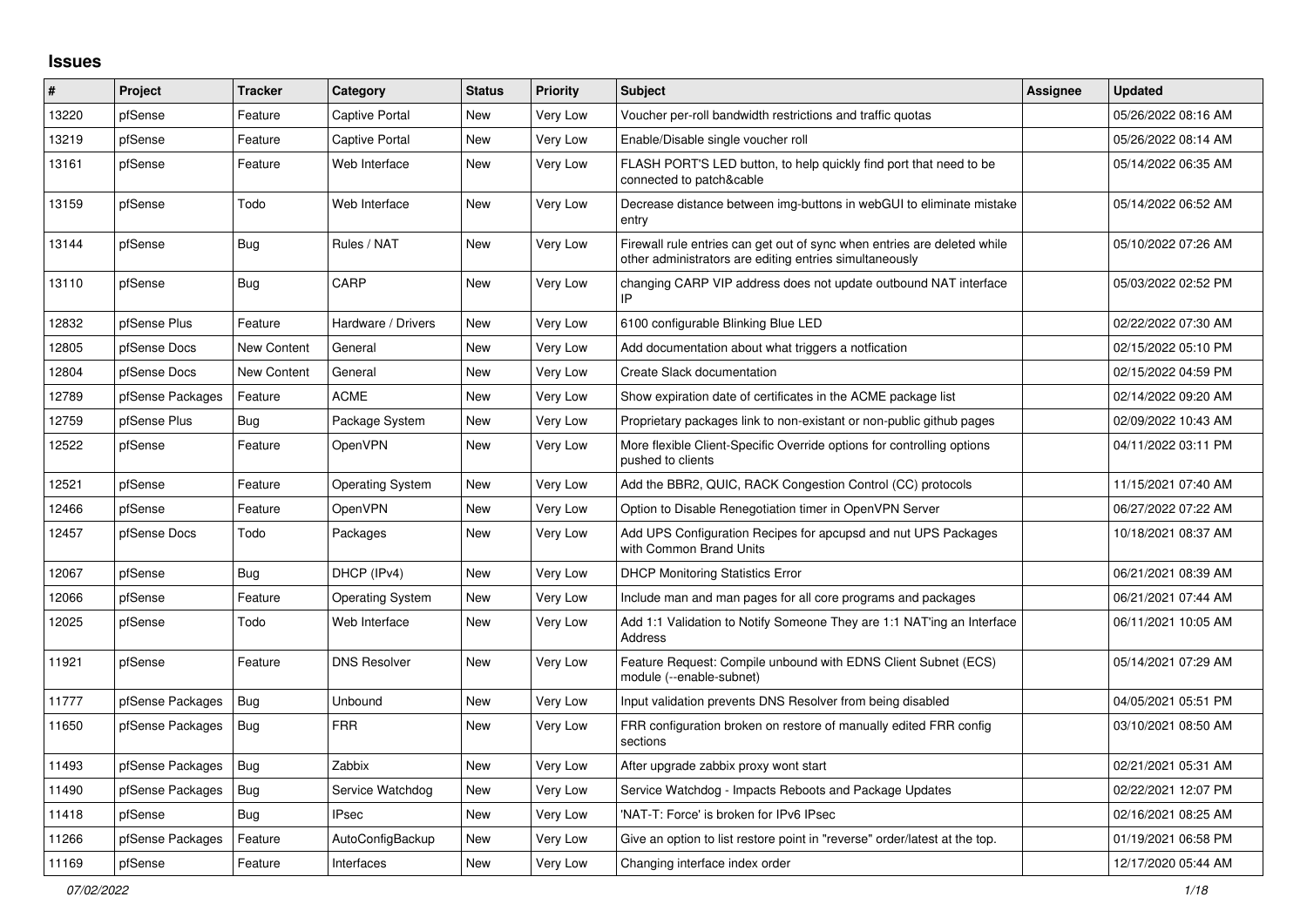| #     | Project          | <b>Tracker</b> | Category                 | <b>Status</b> | <b>Priority</b> | <b>Subject</b>                                                                                           | Assignee | <b>Updated</b>      |
|-------|------------------|----------------|--------------------------|---------------|-----------------|----------------------------------------------------------------------------------------------------------|----------|---------------------|
| 11165 | pfSense Packages | Feature        | OpenVPN Client<br>Export | <b>New</b>    | Very Low        | OpenVPN Exporter - Allow for name customization                                                          |          | 07/10/2021 12:58 PM |
| 11000 | pfSense Packages | Bug            | haproxy                  | <b>New</b>    | Very Low        | haproxy deprecated trick suggested                                                                       |          | 12/23/2020 02:55 PM |
| 10831 | pfSense Packages | Feature        | New Package<br>Request   | New           | Very Low        | Integration of nntp-proxy into pfsense                                                                   |          | 08/13/2020 09:09 AM |
| 10802 | pfSense          | Feature        | DHCP (IPv4)              | <b>New</b>    | Very Low        | Seperator for DHCP Static Mapped leases                                                                  |          | 07/31/2020 10:30 AM |
| 10732 | pfSense          | Feature        | <b>High Availability</b> | New           | Very Low        | Warning banner for secondary HA node                                                                     |          | 12/23/2021 03:34 AM |
| 10731 | pfSense          | Feature        | <b>XMLRPC</b>            | New           | Very Low        | XML-sync primary/secondary config flag                                                                   |          | 07/06/2020 03:52 PM |
| 10701 | pfSense          | Bug            | Web Interface            | New           | Very Low        | Firewall Log too wide with Rule Description Column                                                       |          | 06/25/2020 07:36 AM |
| 10645 | pfSense          | Feature        | Package System           | New           | Very Low        | Choosing active repo after restoring config but before starting pkgs<br>auto-installing                  |          | 09/22/2020 01:04 PM |
| 10570 | pfSense Packages | Feature        | OpenVPN Client<br>Export | New           | Very Low        | OpenVPN Export for iOS should use .ovpn12 for certs and private key                                      |          | 05/19/2020 10:12 AM |
| 10467 | pfSense          | Feature        | Notifications            | <b>New</b>    | Very Low        | Email alert functionality for system health                                                              |          | 05/21/2020 06:02 AM |
| 10446 | pfSense          | Feature        | Rules / NAT              | New           | Very Low        | VIP address is not shown in firewall rules                                                               |          | 06/09/2022 02:07 PM |
| 10377 | pfSense Packages | Feature        | FreeRADIUS               | New           | Very Low        | Allow usage of TOTP (Google-Authenticator) without PIN                                                   |          | 03/30/2020 11:43 AM |
| 10358 | pfSense Packages | Feature        | <b>FRR</b>               | New           | Very Low        | <b>Stage FRR Configuration Changes</b>                                                                   |          | 03/19/2020 06:48 AM |
| 10352 | pfSense          | Bug            | Authentication           | New           | Very Low        | RADIUS authentication fails with MSCHAPv1 or MSCHAPv2 when<br>passwords contain international characters |          | 06/20/2022 04:04 PM |
| 10290 | pfSense          | Feature        | Aliases / Tables         | New           | Very Low        | Firewall Aliases Add button on top of list                                                               |          | 07/10/2021 01:03 PM |
| 10265 | pfSense Packages | Bug            | <b>Notes</b>             | New           | Very Low        | Adding a Note with malformed title will force system restore                                             |          | 02/27/2020 10:12 AM |
| 10258 | pfSense          | Feature        | Certificates             | New           | Very Low        | allow to sign CA                                                                                         |          | 02/20/2020 04:20 AM |
| 10250 | pfSense          | Feature        | DHCP (IPv4)              | <b>New</b>    | Very Low        | DHCP lease view by interface                                                                             |          | 02/11/2020 07:47 AM |
| 10238 | pfSense          | Feature        | <b>Operating System</b>  | New           | Very Low        | Periodic Scrub of ZFS filesystem                                                                         |          | 12/31/2020 03:02 PM |
| 9837  | pfSense          | Bug            | Interfaces               | New           | Very Low        | ipv6 is not completely disabled on the interfaces                                                        |          | 10/24/2019 01:16 AM |
| 9755  | pfSense          | Bug            | Package System           | <b>New</b>    | Very Low        | package description wrong link<br>https://www.freshports.org/security/openvpn-client-export              |          | 09/13/2019 07:22 AM |
| 9725  | pfSense Packages | Feature        | <b>ACME</b>              | New           | Very Low        | Ability to use template variables in acme package                                                        |          | 09/04/2019 07:12 AM |
| 9648  | pfSense Packages | Feature        | haproxy                  | New           | Very Low        | Multiple node Sync HAProxy configuration to backup CARP members<br>via XMLRPC.                           |          | 07/25/2019 10:04 AM |
| 9575  | pfSense          | Feature        | DHCP (IPv6)              | New           | Very Low        | RFC 7078 - Distributing Address Selection Policy Using DHCPv6                                            |          | 08/14/2019 02:39 PM |
| 9486  | pfSense Packages | Bug            | softflowd                | New           | Very Low        | ifindex values used for softflowd are incorrect                                                          |          | 08/14/2019 02:30 PM |
| 9336  | pfSense          | Feature        | Notifications            | New           | Very Low        | Make Dynamic DNS update notification e-mail optional                                                     |          | 02/18/2019 11:49 AM |
| 9183  | pfSense          | <b>Bug</b>     | <b>LAGG Interfaces</b>   | New           | Very Low        | OpenVPN Lagg Interface not working after restart or new start                                            |          | 08/21/2019 11:17 AM |
| 9140  | pfSense          | <b>Bug</b>     | Logging                  | New           | Very Low        | Unexpected rule can be displayed when looking up filter log entry with<br>multiple matching rules        |          | 08/19/2019 02:56 PM |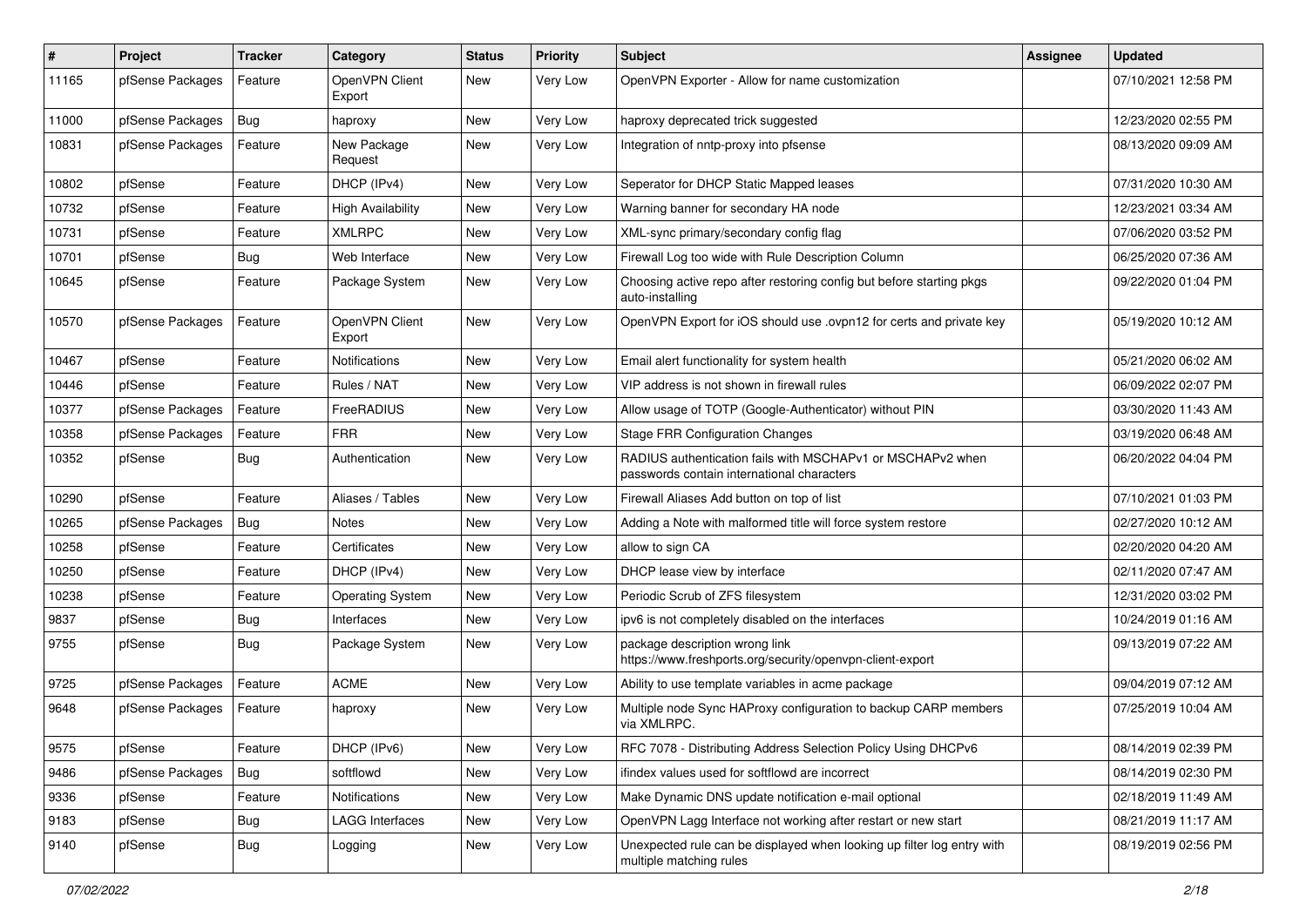| $\vert$ # | Project          | <b>Tracker</b> | Category                 | <b>Status</b> | <b>Priority</b> | Subject                                                                                                      | Assignee | <b>Updated</b>      |
|-----------|------------------|----------------|--------------------------|---------------|-----------------|--------------------------------------------------------------------------------------------------------------|----------|---------------------|
| 9012      | pfSense Packages | Bug            | Squid                    | New           | Very Low        | Captive Portal authentication in Squid Proxy Server does not work                                            |          | 10/12/2019 05:06 AM |
| 8879      | pfSense          | Feature        | DHCP (IPv4)              | New           | Very Low        | DHCP options ADD force options                                                                               |          | 09/07/2018 09:14 AM |
| 8775      | pfSense          | Feature        | Authentication           | New           | Very Low        | Use SRV record for LDAP Authentication                                                                       |          | 05/06/2020 07:49 AM |
| 8694      | pfSense          | Feature        | Authentication           | New           | Very Low        | Client CA Auth for PFSense WebGui                                                                            |          | 08/21/2019 09:25 AM |
| 8599      | pfSense          | Feature        | Rules / NAT              | New           | Very Low        | <b>IPv6</b> flow labels                                                                                      |          | 07/16/2018 07:36 AM |
| 8464      | pfSense          | Bug            | Wireless                 | New           | Very Low        | Wireless USB card does not connect to WiFi automatically after<br>reboot/halt                                |          | 06/19/2020 03:44 AM |
| 8454      | pfSense Packages | Bug            | arpwatch                 | <b>New</b>    | Very Low        | Arpwatch package break email notifications from other sources                                                |          | 06/23/2022 07:49 PM |
| 8270      | pfSense          | Todo           | Web Interface            | New           | Very Low        | Fix grammatically erroneous repetition                                                                       |          | 01/11/2018 08:19 AM |
| 8233      | pfSense          | Bug            | <b>NAT Reflection</b>    | New           | Very Low        | NAT reflection back to originating host broken when using FQDN-based<br>IP aliases                           |          | 08/21/2019 10:53 AM |
| 8161      | pfSense Packages | Feature        | FreeRADIUS               | New           | Very Low        | Add virtual server support to FreeRadius                                                                     |          | 12/05/2017 01:57 PM |
| 8157      | pfSense          | Bug            | Dashboard                | New           | Very Low        | Traffic Graph clutter from time to time                                                                      |          | 12/03/2017 06:40 AM |
| 8148      | pfSense Packages | Feature        | OpenVPN Client<br>Export | New           | Very Low        | OpenVPN - Output Windows Client .MSI Installer for GPO deployment                                            |          | 11/30/2017 01:24 PM |
| 7934      | pfSense          | Feature        | Dashboard                | <b>New</b>    | Very Low        | format support phone# for international use                                                                  |          | 10/12/2017 04:38 PM |
| 7857      | pfSense          | Bug            | Dashboard                | New           | Very Low        | Interfaces Widget U/I fails to wrap IPV6 addresses when the string is<br>too wide for the widget             |          | 08/13/2019 09:15 AM |
| 7718      | pfSense          | Feature        | Dynamic DNS              | New           | Very Low        | Hostname for Custom DynDNS Updater.                                                                          |          | 07/24/2017 10:05 AM |
| 7648      | pfSense          | Bug            | CARP                     | New           | Very Low        | SPAN ports on an interface renders CARP HA inoperative                                                       |          | 06/14/2017 09:19 PM |
| 7608      | pfSense Packages | Feature        | FreeRADIUS               | New           | Very Low        | Captive Portal amount of traffic Account + Free Radius+Mysql                                                 |          | 05/28/2017 09:08 AM |
| 7030      | pfSense          | Feature        | Multi-WAN                | New           | Very Low        | New Feature Load Balance Per Amount Of GB                                                                    |          | 08/13/2019 02:56 PM |
| 6804      | pfSense          | Feature        | Diagnostics              | New           | Very Low        | Add row counter into Diagnostics -> Edit File                                                                |          | 08/20/2019 03:44 PM |
| 6647      | pfSense          | Todo           | Web Interface            | <b>New</b>    | Very Low        | <b>Enable Additional Security Headers</b>                                                                    |          | 05/14/2021 01:09 AM |
| 6544      | pfSense          | Feature        | DHCP (IPv4)              | New           | Very Low        | RFC 3046 DHCP Option 82 support (and RFC 3315/4649/4580 for<br>IPv6                                          |          | 07/13/2020 02:14 AM |
| 5835      | pfSense          | Feature        | OpenVPN                  | New           | Very Low        | Improve OpenVPN client gateway detection in edge cases where the<br>remote does not send gateway information |          | 03/20/2016 12:29 AM |
| 5735      | pfSense          | Feature        | Aliases / Tables         | New           | Very Low        | Automaticaly add DHCP leases to alias list or make it readable in<br>selected fields                         |          | 08/21/2019 11:01 AM |
| 1738      | pfSense          | Bug            | Backup / Restore         | <b>New</b>    | Very Low        | Restore fails when username in backup is not matching                                                        |          | 12/11/2021 07:51 PM |
| 895       | pfSense          | Feature        | PPP Interfaces           | New           | Very Low        | PPP subsystem MPPE/MPPC support                                                                              |          | 09/10/2019 04:24 PM |
| 13322     | pfSense          | Feature        | Diagnostics              | New           | Low             | Define Packet Capture Protocol                                                                               |          | 06/30/2022 06:45 AM |
| 13294     | pfSense          | Feature        | Gateways                 | New           | Low             | Change gateway name                                                                                          |          | 06/22/2022 06:07 PM |
| 13291     | pfSense Docs     | Todo           | Configuration            | New           | Low             | Notification documentation                                                                                   |          | 06/21/2022 10:22 AM |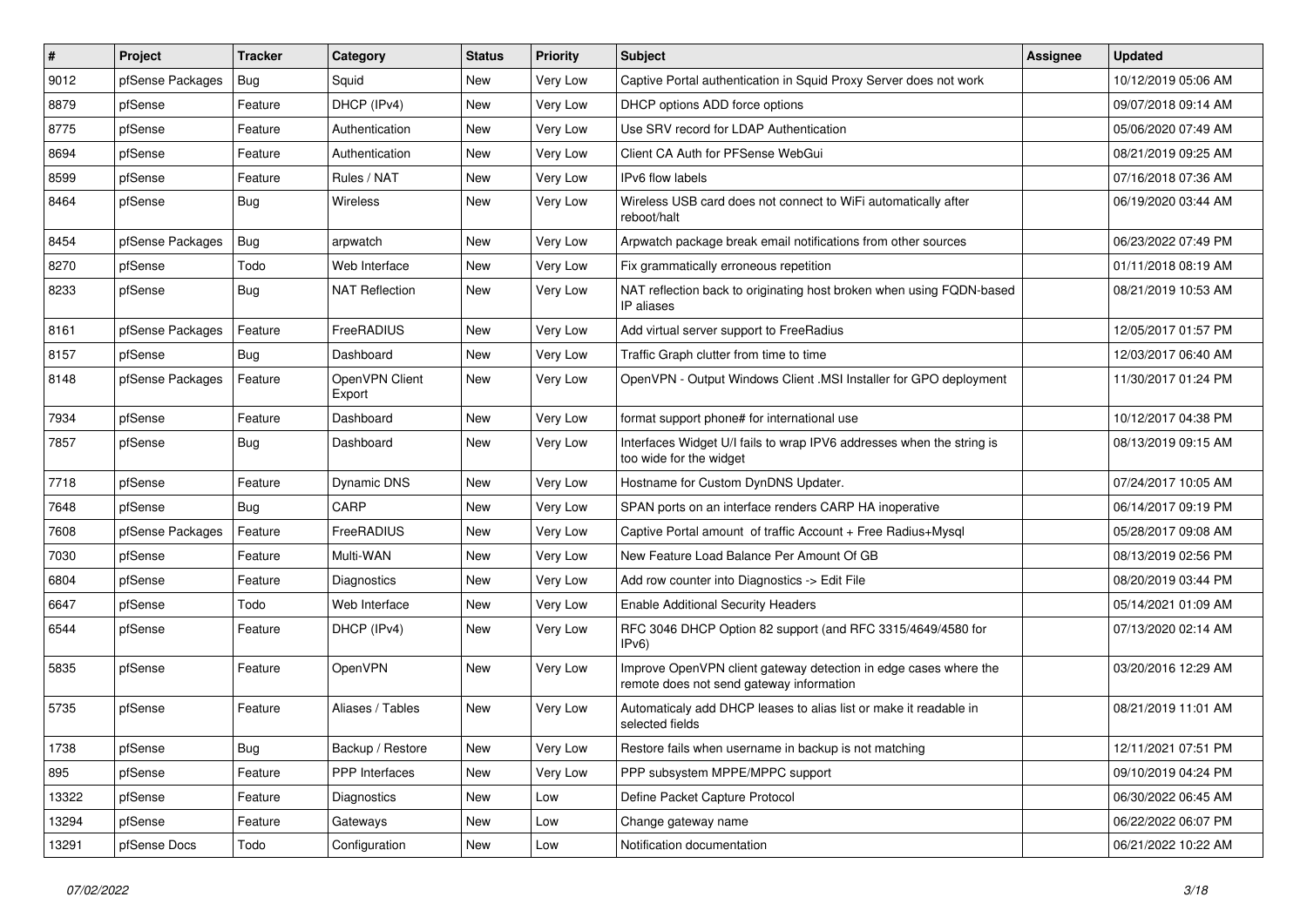| ∦     | Project          | <b>Tracker</b> | Category              | <b>Status</b> | <b>Priority</b> | <b>Subject</b>                                                                              | <b>Assignee</b> | <b>Updated</b>      |
|-------|------------------|----------------|-----------------------|---------------|-----------------|---------------------------------------------------------------------------------------------|-----------------|---------------------|
| 13289 | pfSense          | Bug            | Backup / Restore      | <b>New</b>    | Low             | Attempting to restore a 0 byte "config.xml" prints an error that the file<br>cannot be read |                 | 06/28/2022 12:01 PM |
| 13263 | pfSense          | Bug            | DHCP (IPv4)           | <b>New</b>    | Low             | Deleting a static DHCP entry when the related IP is not in the arp table<br>spams the log   |                 | 06/10/2022 11:18 AM |
| 13247 | pfSense Packages | Bug            | open-vm-tools         | <b>New</b>    | Low             | Open-VM-Tools service actions do not work                                                   |                 | 06/05/2022 07:09 PM |
| 13168 | pfSense          | Feature        | Dashboard             | New           | Low             | Multiple Dashboard views for a single user                                                  |                 | 05/16/2022 07:53 AM |
| 13000 | pfSense          | Bug            | <b>IPsec</b>          | New           | Low             | IPsec AES-GCM encryption algorithm "Key Length" field should be<br>labeled "ICV Length"     |                 | 03/30/2022 07:40 AM |
| 12894 | pfSense Plus     | Bug            | Certificates          | <b>New</b>    | Low             | duplicating freshly created certificates through refreshing                                 |                 | 03/03/2022 02:35 PM |
| 12850 | pfSense          | Bug            | Routing               | <b>New</b>    | Low             | Console error during boot: "route: route has not been found"                                |                 | 02/22/2022 08:27 AM |
| 12813 | pfSense          | Feature        | Installer             | New           | Low             | Recover extra data in the installer                                                         |                 | 02/17/2022 07:52 AM |
| 12736 | pfSense Packages | Feature        | pfBlockerNG           | New           | Low             | Allow custom cron intervals                                                                 |                 | 01/30/2022 08:55 PM |
| 12564 | pfSense          | Feature        | Aliases / Tables      | <b>New</b>    | Low             | add column to show that an Alias is in use by or not                                        |                 | 12/04/2021 07:25 PM |
| 12551 | pfSense          | Feature        | <b>DNS Resolver</b>   | New           | Low             | Add ability to set DNS resolver search domain list                                          |                 | 12/01/2021 11:18 AM |
| 12539 | pfSense          | Bug            | Interfaces            | <b>New</b>    | Low             | Changing VLAN ID for LAN interface in assignments silently fails.                           |                 | 11/23/2021 04:12 AM |
| 12393 | pfSense          | Bug            | Traffic Shaper (ALTQ) | <b>New</b>    | Low             | Priority of gOthersLow higher than default queues                                           |                 | 09/21/2021 02:48 PM |
| 12370 | pfSense          | Feature        | Rules / NAT           | New           | Low             | Add limiters to Queue column on firewall rule list                                          |                 | 09/14/2021 07:37 AM |
| 12369 | pfSense Packages | Feature        | Mail report           | <b>New</b>    | Low             | Skip If No Content issue                                                                    |                 | 09/14/2021 06:40 AM |
| 12343 | pfSense          | Feature        | Diagnostics           | <b>New</b>    | Low             | Real time traffic monitoring                                                                |                 | 09/06/2021 01:26 PM |
| 12248 | pfSense          | Feature        | Package System        | New           | Low             | Package Update Availability Notification                                                    |                 | 11/28/2021 10:02 AM |
| 12214 | pfSense Docs     | Todo           | General               | New           | Low             | Connect to WebGui.                                                                          |                 | 08/05/2021 04:39 AM |
| 12183 | pfSense          | Regression     | Interfaces            | New           | Low             | Changing MAC address for PPP parent interface stopped working                               |                 | 04/20/2022 04:16 PM |
| 12178 | pfSense Packages | Bug            | WireGuard             | New           | Low             | WireGuard always shows 'Configuring WireGuard tunnelsdone.'<br>message on boot              |                 | 07/30/2021 06:58 AM |
| 12070 | pfSense          | Bug            | DHCP (IPv4)           | New           | Low             | VLAN0 for WAN DHCP                                                                          |                 | 12/23/2021 04:31 PM |
| 12013 | pfSense          | Bug            | Logging               | <b>New</b>    | Low             | Reading log data is inefficient in certain cases                                            |                 | 06/08/2021 07:35 AM |
| 11837 | pfSense Packages | Feature        | <b>FRR</b>            | New           | Low             | Increase field length of FRR Networks in Access Lists and Prefix Lists                      |                 | 04/22/2021 07:10 AM |
| 11588 | pfSense          | Feature        | WireGuard             | New           | Low             | Automatically suggest next IP address in Wireguard interface subnet<br>when creating a peer |                 | 12/22/2021 03:35 AM |
| 11566 | pfSense          | Bug            | Web Interface         | New           | Low             | Firewall Maximum Table Entries "default size" is whatever is entered                        |                 | 02/27/2021 10:01 AM |
| 11509 | pfSense Packages | Bug            | LCDProc               | New           | Low             | LCD package - not starting at boot - stop and start in Status Window not<br>possible        |                 | 02/23/2021 10:55 AM |
| 11440 | pfSense          | Feature        | Web Interface         | <b>New</b>    | Low             | Expand collapsed sections by clicking anywhere on header                                    |                 | 10/28/2021 01:35 PM |
| 11438 | pfSense          | Feature        | Hardware / Drivers    | New           | Low             | Allow multiple cryptographic accelerator modules to be loaded at the<br>same time           |                 | 02/18/2021 12:40 PM |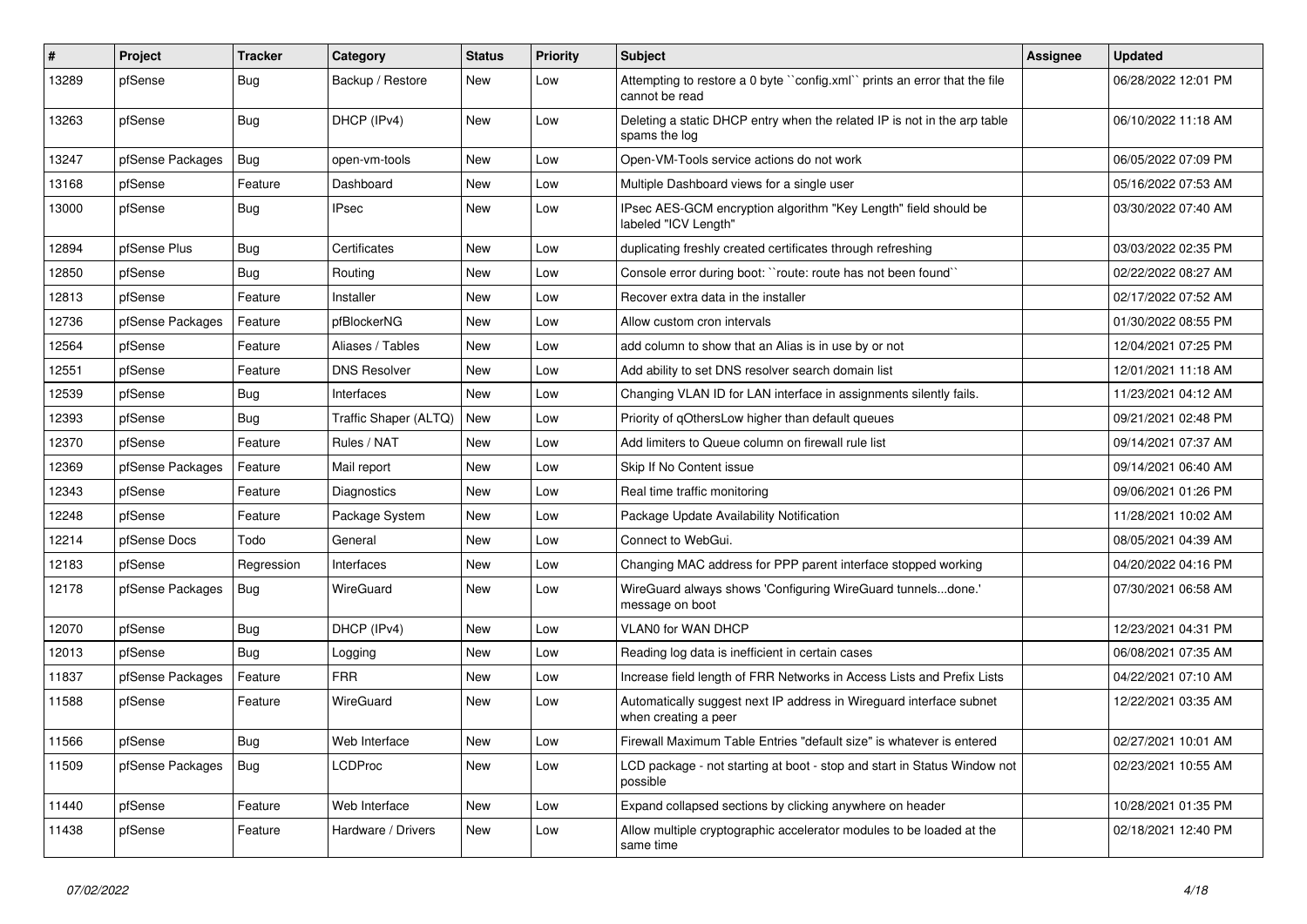| #     | Project          | <b>Tracker</b> | Category                 | <b>Status</b> | <b>Priority</b> | <b>Subject</b>                                                                                      | Assignee | <b>Updated</b>      |
|-------|------------------|----------------|--------------------------|---------------|-----------------|-----------------------------------------------------------------------------------------------------|----------|---------------------|
| 11369 | pfSense          | Feature        | <b>Operating System</b>  | <b>New</b>    | Low             | add Enabling IPv6 Source Address Validation support                                                 |          | 02/04/2021 10:03 AM |
| 11270 | pfSense          | Feature        | VPN (Multiple Types)     | <b>New</b>    | Low             | Consider integrating Nebula mesh VPN                                                                |          | 01/20/2021 03:34 PM |
| 11213 | pfSense          | Feature        | Gateways                 | <b>New</b>    | Low             | Option to mark gateway as down directly from Table                                                  |          | 01/03/2021 07:09 AM |
| 11093 | pfSense          | Bug            | Wireless                 | New           | Low             | ral(4) driver non-functional in arm64                                                               |          | 11/21/2020 10:45 AM |
| 11074 | pfSense Packages | Bug            | <b>BIND</b>              | New           | Low             | bind Zone Settings Zones, Save button opens "Confirmation required to<br>save changes"              |          | 11/16/2020 11:08 AM |
| 11026 | pfSense Packages | Feature        | FreeRADIUS               | <b>New</b>    | Low             | Feedback on Packages - FreeRADIUS package                                                           |          | 11/02/2020 07:21 AM |
| 11004 | pfSense          | Feature        | DHCP (IPv4)              | <b>New</b>    | Low             | DHCP reservations with no IP address show entries in DHCP leases                                    |          | 10/26/2020 07:22 AM |
| 10995 | pfSense          | Feature        | <b>Operating System</b>  | New           | Low             | Remove VMware MSI-X from the PCI blacklist.                                                         |          | 10/20/2020 11:40 AM |
| 10994 | pfSense Packages | Bug            | squidguard               | <b>New</b>    | Low             | SquidGuard Blacklists Restore Default button does not work                                          |          | 10/20/2020 12:26 PM |
| 10989 | pfSense Packages | Bug            | Snort                    | <b>New</b>    | Low             | Snort alert page has hidden characters in IPv6 address                                              |          | 10/17/2020 04:06 PM |
| 10952 | pfSense          | <b>Bug</b>     | Rules / NAT              | <b>New</b>    | Low             | Inconsistency in Subnet Defaults Between Firewall Rules and Interface<br><b>Address Assignments</b> |          | 10/09/2020 12:50 PM |
| 10918 | pfSense          | Feature        | Aliases / Tables         | <b>New</b>    | Low             | IP Aliases de-duplication                                                                           |          | 12/13/2020 11:37 PM |
| 10690 | pfSense          | Bug            | Installer                | <b>New</b>    | Low             | Not possible to make UFS install on ZFS formatted drive                                             |          | 04/21/2022 12:39 PM |
| 10472 | pfSense Packages | Feature        | Suricata                 | <b>New</b>    | Low             | Blocked host alert table break out by timestamp and type to allow<br>sorting by date                |          | 04/17/2020 12:46 PM |
| 10466 | pfSense Packages | Feature        | Suricata                 | <b>New</b>    | Low             | Add checkbox to Suricata blocked host view to resolve all resolvable<br>IP's automatically          |          | 02/02/2022 06:04 PM |
| 10464 | pfSense          | Todo           | Upgrade                  | <b>New</b>    | Low             | Disallow package updates when a system update is available                                          |          | 06/30/2022 08:41 AM |
| 10395 | pfSense          | Feature        | Dashboard                | <b>New</b>    | Low             | Add Dashboard System Information support for more PC Engines APU<br>boards                          |          | 02/17/2022 01:02 AM |
| 10312 | pfSense          | Feature        | Rules / NAT              | <b>New</b>    | Low             | Reordering of NAT rules without dragging                                                            |          | 03/03/2020 07:28 AM |
| 10280 | pfSense          | Feature        | Dashboard                | <b>New</b>    | Low             | <b>DHCP Leases widget</b>                                                                           |          | 11/07/2020 09:18 PM |
| 10204 | pfSense          | Feature        | Interfaces               | <b>New</b>    | Low             | Possible clarification of Track IPv6 Interface Subnet ID                                            |          | 01/23/2020 01:04 PM |
| 10144 | pfSense          | Feature        | Web Interface            | <b>New</b>    | Low             | Default Sort Order, DHCP Leases                                                                     |          | 12/31/2019 06:47 PM |
| 9718  | pfSense          | Feature        | Diagnostics              | <b>New</b>    | Low             | Make diag states summary table sortable                                                             |          | 10/06/2020 09:12 AM |
| 9717  | pfSense          | Feature        | Web Interface            | <b>New</b>    | Low             | Search box for pfsense?                                                                             |          | 07/05/2020 02:14 PM |
| 9353  | pfSense          | Bug            | Dashboard                | New           | Low             | PHPSession errors from limited access to dashboard and widgets                                      |          | 10/06/2020 09:31 AM |
| 9293  | pfSense          | Feature        | Web Interface            | New           | Low             | Provide WebUI message (banner) prior to login                                                       |          | 08/14/2019 02:39 PM |
| 9247  | pfSense Packages | <b>Bug</b>     | haproxy                  | <b>New</b>    | Low             | HAProxy multiple server selection on stats pages doesn't work                                       |          | 01/02/2019 04:44 PM |
| 9149  | pfSense          | Bug            | Package System           | New           | Low             | Continued issues with /tmp and /var in RAM on 2.4                                                   |          | 11/24/2018 11:56 AM |
| 9085  | pfSense Packages | Feature        | OpenVPN Client<br>Export | <b>New</b>    | Low             | OpenVPN connect/disconnect scripts                                                                  |          | 08/13/2019 09:15 AM |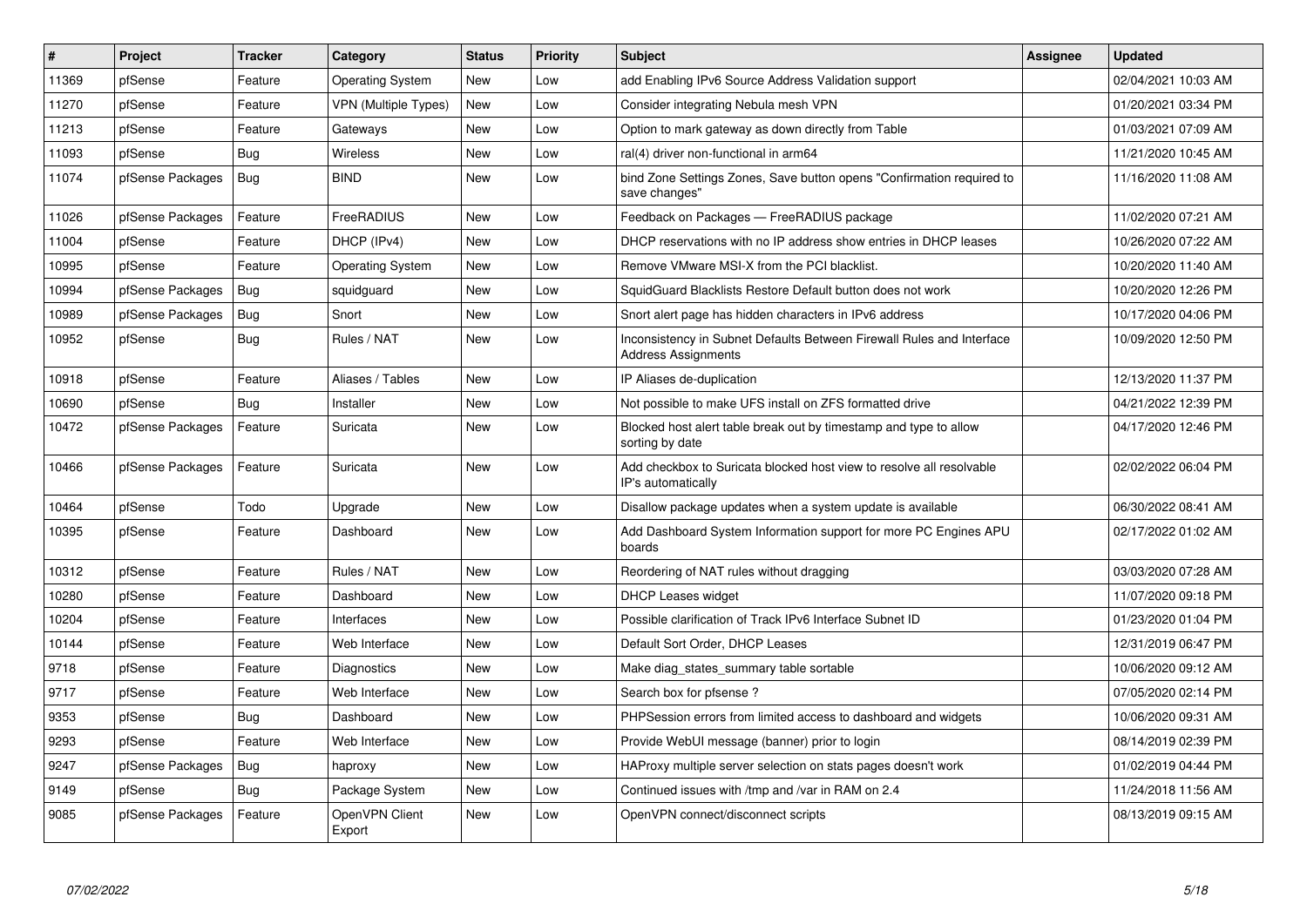| #    | Project          | <b>Tracker</b> | Category                 | <b>Status</b> | Priority | <b>Subject</b>                                                                                                               | Assignee | <b>Updated</b>      |
|------|------------------|----------------|--------------------------|---------------|----------|------------------------------------------------------------------------------------------------------------------------------|----------|---------------------|
| 8846 | pfSense          | <b>Bug</b>     | Gateways                 | <b>New</b>    | Low      | Misleading gateway error message adding/editing static routes using a<br>disabled interface                                  |          | 08/21/2019 11:29 AM |
| 8820 | pfSense          | <b>Bug</b>     | Rules / NAT              | <b>New</b>    | Low      | System/Advanced/Misc - "Do not kill connections when schedule<br>expires" UN-checked still leaves existing connections open. |          | 07/28/2020 10:59 AM |
| 8743 | pfSense          | Todo           | Gateways                 | <b>New</b>    | Low      | Gateway Groups page should list gateways in tier order                                                                       |          | 08/14/2019 12:16 PM |
| 8532 | pfSense          | Feature        | OpenVPN                  | <b>New</b>    | Low      | Ability to add metric to pushed routes                                                                                       |          | 05/22/2018 07:45 AM |
| 8500 | pfSense          | Bug            | <b>Dynamic DNS</b>       | New           | Low      | Incorrect categorization of status/info messages from phpDynDNS                                                              |          | 08/16/2019 12:50 PM |
| 8474 | pfSense          | Feature        | High Availability        | <b>New</b>    | Low      | Easier Conversion to HA Pair from Existing Non-HA Firewall                                                                   |          | 04/19/2018 11:52 PM |
| 8458 | pfSense          | Feature        | Dashboard                | New           | Low      | Allow reordering of interface widget                                                                                         |          | 08/14/2019 10:52 AM |
| 8316 | pfSense          | Feature        | Rules / NAT              | New           | Low      | expiration date when creating new rules                                                                                      |          | 08/21/2019 09:11 AM |
| 7902 | pfSense Packages | Feature        | OpenVPN Client<br>Export | <b>New</b>    | Low      | allow vpn client export of other to be a blank field                                                                         |          | 08/19/2019 03:33 PM |
| 7848 | pfSense          | Bug            | Diagnostics              | <b>New</b>    | Low      | NDP Table Sort by Expiration Error                                                                                           |          | 08/26/2019 02:56 PM |
| 7788 | pfSense          | Bug            | Dashboard                | New           | Low      | Irregular updating of widgets like cpu/uptime on system widget.                                                              |          | 08/21/2019 09:03 AM |
| 7688 | pfSense          | Feature        | Backup / Restore         | <b>New</b>    | Low      | AutoConfigBackup - Info Icon - username only                                                                                 |          | 10/22/2017 10:46 AM |
| 7683 | pfSense Packages | Feature        | New Package<br>Request   | New           | Low      | Splunk Universal Forwarder Package                                                                                           |          | 08/19/2019 02:54 PM |
| 7531 | pfSense          | Feature        | Package System           | <b>New</b>    | Low      | pkg behavior when encountering invalid SSL certificate                                                                       |          | 05/08/2017 06:57 PM |
| 7495 | pfSense          | Feature        | <b>DNS Resolver</b>      | New           | Low      | Ability to set TTL for local for Unbound host overrides and dhcp leases                                                      |          | 03/06/2018 09:46 AM |
| 7459 | pfSense          | Feature        | Diagnostics              | <b>New</b>    | Low      | "Refresh" button for Diagnostics/Tables display                                                                              |          | 08/21/2019 09:27 AM |
| 7442 | pfSense          | Feature        | Diagnostics              | <b>New</b>    | Low      | Suggestions for Diagnostics / ARP Table and Diagnostics / NDP Table                                                          |          | 08/21/2019 09:27 AM |
| 7441 | pfSense          | Feature        | DHCP (IPv4)              | New           | Low      | Display start/end times for Static Mapping leases on DHCP<br>Leases/DHCPv6 Leases                                            |          | 08/21/2019 10:48 AM |
| 7411 | pfSense Packages | Todo           | ladvd                    | New           | Low      | LADVD Devices not wide enough                                                                                                |          | 10/22/2017 05:04 AM |
| 7365 | pfSense          | Feature        | Logging                  | <b>New</b>    | Low      | Pass firewall/filter rule set through logging for centralized loggers to key<br>on                                           |          | 03/07/2017 10:44 AM |
| 7329 | pfSense          | Bug            | <b>DNS Forwarder</b>     | <b>New</b>    | Low      | <b>DHCP Not Updating DNS</b>                                                                                                 |          | 01/21/2022 09:16 PM |
| 7314 | pfSense          | Bug            | <b>RRD Graphs</b>        | <b>New</b>    | Low      | Discrepancy in ntp monitoring view                                                                                           |          | 02/24/2017 08:37 PM |
| 7289 | pfSense          | Bug            | Certificates             | New           | Low      | Generating 4096bit Certificate                                                                                               |          | 08/14/2019 09:56 AM |
| 7181 | pfSense          | Feature        | Rules / NAT              | <b>New</b>    | Low      | Add Top and Add Bottom on Seperator                                                                                          |          | 08/21/2019 08:55 AM |
| 7078 | pfSense          | Feature        | OpenVPN                  | <b>New</b>    | Low      | Allow reordering of client specific overrides in OpenVPN                                                                     |          | 11/21/2019 02:48 PM |
| 6842 | pfSense          | Feature        | Package System           | New           | Low      | Package Manager progress bar should indicate overall progress                                                                |          | 08/21/2019 08:55 AM |
| 6608 | pfSense          | Feature        | Backup / Restore         | New           | Low      | backup and restore dhcp                                                                                                      |          | 07/13/2016 04:09 PM |
| 6390 | pfSense          | Todo           | Dashboard                | New           | Low      | Autoscale from Traffic Graph not correct size (big graphs)                                                                   |          | 05/23/2016 01:38 PM |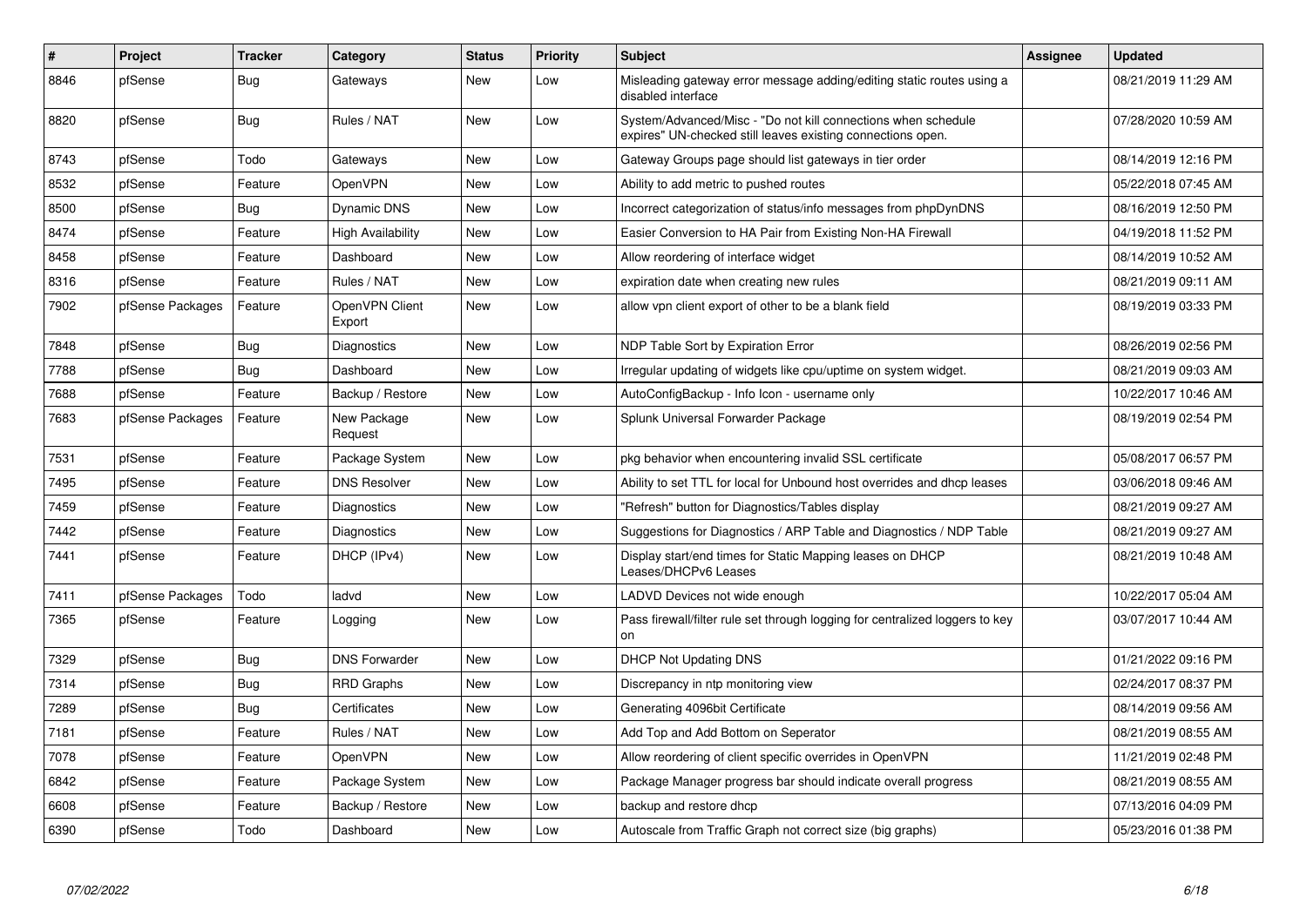| $\sharp$ | Project      | <b>Tracker</b> | Category                                        | <b>Status</b> | <b>Priority</b> | Subject                                                                                                                            | <b>Assignee</b> | <b>Updated</b>      |
|----------|--------------|----------------|-------------------------------------------------|---------------|-----------------|------------------------------------------------------------------------------------------------------------------------------------|-----------------|---------------------|
| 6386     | pfSense      | Bug            | <b>IPv6 Router</b><br>Advertisements<br>(RADVD) | <b>New</b>    | Low             | Switching Router Advertisements to disabled should broadcast IP<br>Removal messages                                                |                 | 05/22/2016 10:44 PM |
| 6361     | pfSense      | Bug            | Web Interface                                   | <b>New</b>    | Low             | Responsive Mobile Menu issue                                                                                                       |                 | 05/16/2016 12:09 PM |
| 5567     | pfSense      | Feature        | Dashboard                                       | <b>New</b>    | Low             | CARP status widget does not update in real time                                                                                    |                 | 08/20/2019 03:33 PM |
| 5307     | pfSense      | Feature        | <b>RRD Graphs</b>                               | <b>New</b>    | Low             | Add logarithmic scale option to RRD graphs                                                                                         |                 | 10/14/2015 07:37 AM |
| 4914     | pfSense      | Feature        | Diagnostics                                     | New           | Low             | Packet Capture Settings                                                                                                            |                 | 08/20/2019 08:51 AM |
| 4724     | pfSense      | Feature        | <b>Captive Portal</b>                           | New           | Low             | Captive Portal Status Add Client Hostname                                                                                          |                 | 05/22/2015 08:38 AM |
| 4374     | pfSense      | Feature        | <b>Notifications</b>                            | <b>New</b>    | Low             | Add timestamps to notification e-mails                                                                                             |                 | 02/05/2015 12:43 AM |
| 4195     | pfSense      | Feature        | Aliases / Tables                                | New           | Low             | Aliases: sections                                                                                                                  |                 | 08/21/2019 11:01 AM |
| 4165     | pfSense      | Feature        | Rules / NAT                                     | <b>New</b>    | Low             | Allow for security zones when defining interfaces and firewall rules.                                                              |                 | 02/06/2016 04:35 AM |
| 3943     | pfSense      | Feature        | <b>Operating System</b>                         | New           | Low             | pf - divert-reply not implemented (usefull for haproxy)                                                                            |                 | 10/16/2014 06:42 PM |
| 3859     | pfSense      | Feature        | <b>Gateway Monitoring</b>                       | <b>New</b>    | Low             | Make it possible to set the source IP address for gateway monitoring                                                               |                 | 11/06/2016 10:12 PM |
| 3411     | pfSense      | Bug            | Dashboard                                       | <b>New</b>    | Low             | Interfaces and statistics dashboard widgets very slow with large<br>numbers of interfaces                                          |                 | 01/24/2014 02:09 AM |
| 3162     | pfSense      | Feature        | PPP Interfaces                                  | <b>New</b>    | Low             | <b>MLPPP Status of connections</b>                                                                                                 |                 | 08/20/2019 10:20 AM |
| 2545     | pfSense      | Feature        | <b>Captive Portal</b>                           | <b>New</b>    | Low             | CaptivePortal: Custom "Re-authenticate every x minutes"                                                                            |                 | 07/08/2012 05:21 PM |
| 2357     | pfSense      | Feature        | Interfaces                                      | <b>New</b>    | Low             | Support Dual Stack Lite                                                                                                            |                 | 05/13/2014 09:39 PM |
| 2323     | pfSense      | Feature        | DHCP (IPv4)                                     | <b>New</b>    | Low             | GUI doesn't allow to configure DHCP server to serve IP addresses<br>belonging to subnets wich are not associated with an interface |                 | 08/19/2019 10:27 AM |
| 1219     | pfSense      | Feature        | Developer Tools                                 | <b>New</b>    | Low             | Ship DTRACE enabled kernels in the images                                                                                          |                 | 07/26/2017 03:14 AM |
| 628      | pfSense      | Feature        | Web Interface                                   | <b>New</b>    | Low             | Ability to specify listen IP address of management services (SSH, web<br>interface)                                                |                 | 07/09/2021 01:21 PM |
| 290      | pfSense      | Feature        | Multi-WAN                                       | <b>New</b>    | Low             | Add Multi-WAN awareness to UPnP                                                                                                    |                 | 01/06/2016 05:24 PM |
| 13330    | pfSense      | Bug            | Traffic Shaper (ALTQ)                           | New           | Normal          | Traffic Shaper Wizard is broken                                                                                                    |                 | 07/02/2022 11:33 AM |
| 13329    | pfSense      | Bug            | Traffic Shaper (ALTQ)                           | <b>New</b>    | Normal          | Traffic shaping Wizard sets invalid values for qVoip queue                                                                         |                 | 07/02/2022 09:11 AM |
| 13328    | pfSense Plus | Bug            | Gateways                                        | New           | Normal          | Wireguard Site-to-Site broken after upgrade to 22.05                                                                               |                 | 07/02/2022 04:02 AM |
| 13327    | pfSense      | Bug            | OpenVPN                                         | New           | Normal          | Valid OpenVPN client connections rejected due to extraneous output to<br>ovpn_auth_verify                                          |                 | 07/01/2022 06:12 PM |
| 13325    | pfSense Plus | Bug            | Dashboard                                       | <b>New</b>    | Normal          | System Information Widget Reloading                                                                                                |                 | 06/30/2022 12:00 PM |
| 13320    | pfSense Plus | <b>Bug</b>     | Gateways                                        | New           | Normal          | IP aliases with a CARP VIP parent are not available as VIP choices for<br>gateway groups                                           |                 | 06/29/2022 02:03 PM |
| 13305    | pfSense      | Feature        | Certificates                                    | New           | Normal          | Certificate Revocation page should show expiration date                                                                            |                 | 06/27/2022 10:26 AM |
| 13297    | pfSense      | Feature        | Routing                                         | New           | Normal          | Support for Gateway Groups as Static Route destinations                                                                            |                 | 06/24/2022 07:41 AM |
| 13296    | pfSense      | Feature        | DHCP (IPv6)                                     | New           | Normal          | Add support for DHCP6 OPTION_PD_EXCLUDE (RFC 6603)                                                                                 |                 | 06/24/2022 10:10 PM |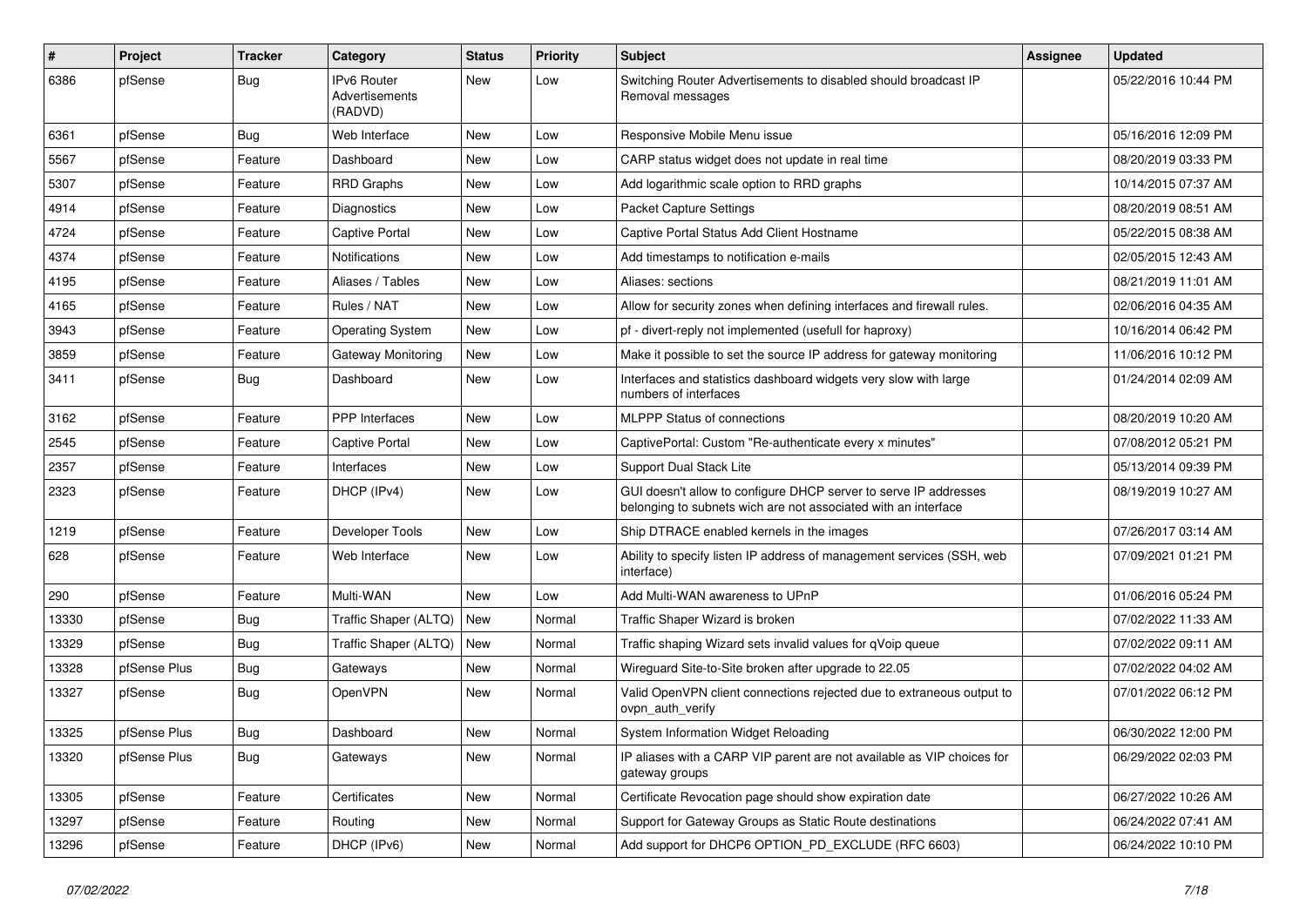| #     | Project          | <b>Tracker</b> | Category                 | <b>Status</b> | <b>Priority</b> | <b>Subject</b>                                                                                 | <b>Assignee</b> | <b>Updated</b>      |
|-------|------------------|----------------|--------------------------|---------------|-----------------|------------------------------------------------------------------------------------------------|-----------------|---------------------|
| 13293 | pfSense          | Feature        | <b>OpenVPN</b>           | <b>New</b>    | Normal          | Option to set auth-gen-token in OpenVPN GUI                                                    |                 | 06/21/2022 02:35 PM |
| 13292 | pfSense Packages | Feature        | <b>ACME</b>              | <b>New</b>    | Normal          | Separator                                                                                      |                 | 06/21/2022 12:06 PM |
| 13288 | pfSense          | <b>Bug</b>     | Configuration<br>Backend | <b>New</b>    | Normal          | Encode FreeRADIUS Custom Options                                                               |                 | 06/20/2022 10:36 AM |
| 13287 | pfSense          | Feature        | Configuration<br>Backend | <b>New</b>    | Normal          | Encode OpenVPN Custom Options                                                                  |                 | 06/20/2022 10:33 AM |
| 13280 | pfSense          | Bug            | Unknown                  | New           | Normal          | Entries duplicated in /boot/loader.conf                                                        |                 | 06/19/2022 11:11 AM |
| 13279 | pfSense          | <b>Bug</b>     | Interfaces               | <b>New</b>    | Normal          | DHCP config override affects Gateway installation.                                             |                 | 06/17/2022 07:25 AM |
| 13277 | pfSense          | <b>Bug</b>     | <b>IGMP Proxy</b>        | <b>New</b>    | Normal          | IGMP Proxy webConfigurator Page Always Produces Error                                          |                 | 06/16/2022 07:50 PM |
| 13276 | pfSense          | Bug            | <b>IGMP Proxy</b>        | <b>New</b>    | Normal          | IGMP Proxy Error Message for Logging Links to System Log Instead of<br>Routing Log             |                 | 06/16/2022 07:48 PM |
| 13273 | pfSense          | <b>Bug</b>     | DHCP (IPv4)              | <b>New</b>    | Normal          | dhclient can use conflicting recorded leases                                                   |                 | 06/14/2022 11:07 AM |
| 13267 | pfSense          | Bug            | OpenVPN                  | <b>New</b>    | Normal          | dpinger continues to run on OpenVPN gateway after OpenVPN service<br>is stopped.               |                 | 06/12/2022 02:49 PM |
| 13264 | pfSense          | Feature        | <b>IPsec</b>             | <b>New</b>    | Normal          | IPSec Phase2 select multiple PFS key groups                                                    |                 | 06/10/2022 04:29 PM |
| 13260 | pfSense          | Feature        | Authentication           | <b>New</b>    | Normal          | Add support for OpenVPN static-challenge                                                       |                 | 06/09/2022 02:04 PM |
| 13256 | pfSense          | Feature        | DHCP (IPv4)              | <b>New</b>    | Normal          | Better handling of duplicate IPs in static DHCP assignments                                    |                 | 06/11/2022 04:51 PM |
| 13254 | pfSense          | <b>Bug</b>     | <b>DNS Resolver</b>      | <b>New</b>    | Normal          | DNS resolver does not update "unbound.conf" file during link down<br>events                    |                 | 06/28/2022 12:01 PM |
| 13253 | pfSense          | <b>Bug</b>     | DHCP (IPv6)              | <b>New</b>    | Normal          | dhcp6c" is not restarted when applying settings when multiple WANs<br>are configured for DHCP6 |                 | 06/28/2022 12:01 PM |
| 13252 | pfSense          | Bug            | Upgrade                  | <b>New</b>    | Normal          | reduce frequency of php-fpm socket connection attempts from<br>check reload status             |                 | 06/12/2022 11:11 AM |
| 13249 | pfSense          | Bug            | Console Menu             | <b>New</b>    | Normal          | Running playback comands multiple times results in PHP error                                   |                 | 06/06/2022 07:02 AM |
| 13248 | pfSense          | Regression     | DHCP (IPv6)              | <b>New</b>    | Normal          | IPv6 Router Advertisements runs when config.xml does not contain an<br>entry for the interface |                 | 06/05/2022 07:44 PM |
| 13246 | pfSense Packages | Feature        | iperf                    | <b>New</b>    | Normal          | iperf3 service controls do not work                                                            |                 | 06/05/2022 06:51 PM |
| 13244 | pfSense          | Feature        | Web Interface            | <b>New</b>    | Normal          | Add help text under Timezone settings in the GUI                                               |                 | 06/03/2022 01:00 PM |
| 13242 | pfSense          | Feature        | Gateway Monitoring       | New           | Normal          | Enhancements to static route creation/deletion for dpinger monitor IPs                         |                 | 06/03/2022 11:20 AM |
| 13237 | pfSense          | Bug            | DHCP (IPv6)              | <b>New</b>    | Normal          | dhcp6c script cannot be executed safely                                                        |                 | 06/01/2022 11:20 AM |
| 13236 | pfSense Docs     | Todo           | Products                 | <b>New</b>    | Normal          | Document link speed limitations with igc and ix on 6100/4100                                   |                 | 05/31/2022 05:53 PM |
| 13224 | pfSense          | Bug            | Notifications            | <b>New</b>    | Normal          | Email notification flood when UPS (NUT) and WAN send notifications                             |                 | 05/27/2022 01:58 AM |
| 13222 | pfSense          | <b>Bug</b>     | UPnP/NAT-PMP             | New           | Normal          | CARP IP does not listen for NAT-PMP packets                                                    |                 | 05/26/2022 02:28 PM |
| 13207 | pfSense Packages | Feature        | pfBlockerNG              | <b>New</b>    | Normal          | The feed column on the Alerts page is confusing                                                |                 | 05/24/2022 04:56 AM |
| 13206 | pfSense Plus     | <b>Bug</b>     | Hardware / Drivers       | <b>New</b>    | Normal          | SG-3100 LED GPIO hangs                                                                         |                 | 06/11/2022 07:01 PM |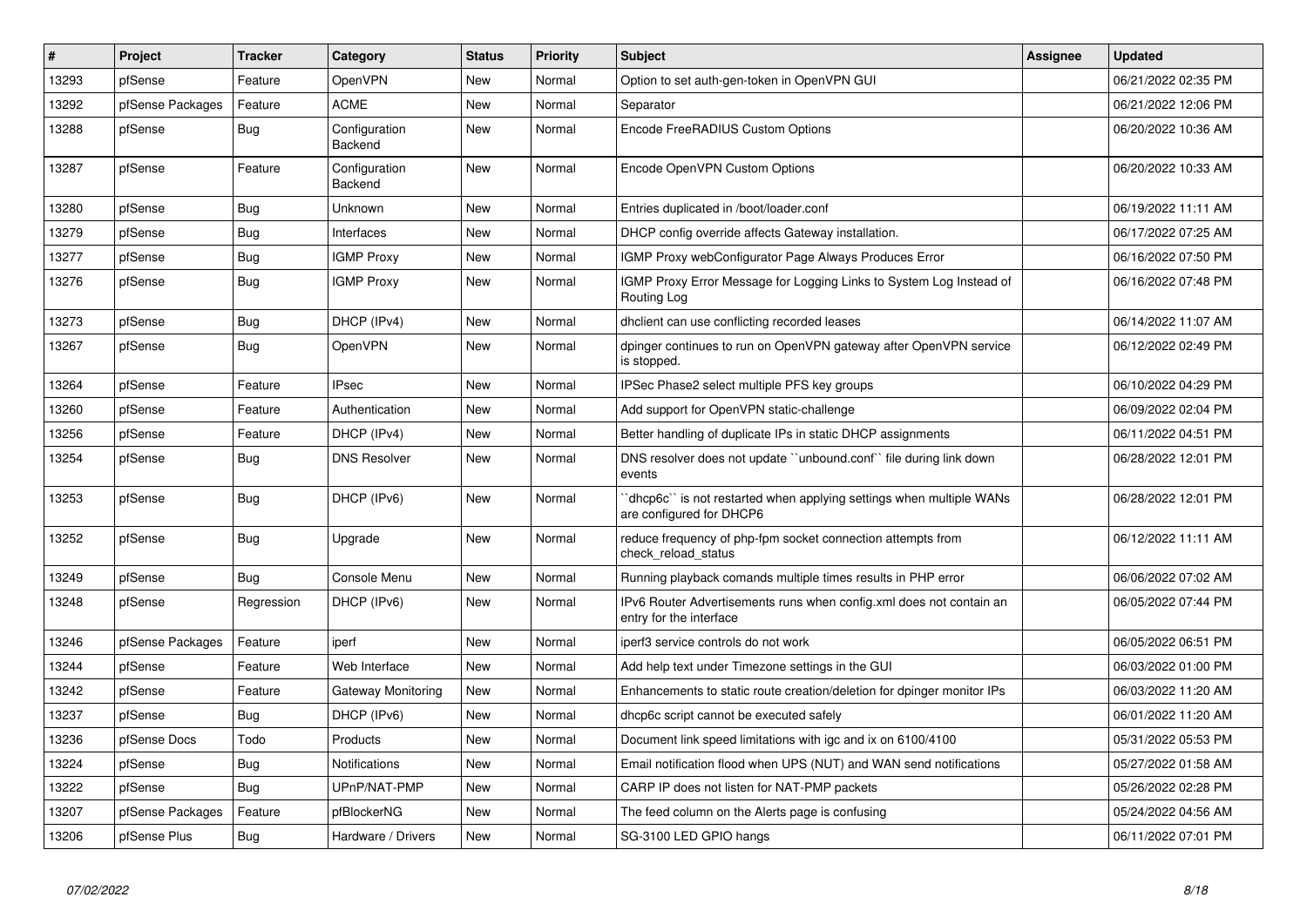| $\vert$ # | Project          | <b>Tracker</b> | Category                  | <b>Status</b> | <b>Priority</b> | Subject                                                                                                     | Assignee | <b>Updated</b>      |
|-----------|------------------|----------------|---------------------------|---------------|-----------------|-------------------------------------------------------------------------------------------------------------|----------|---------------------|
| 13202     | pfSense Packages | Bug            | pfBlockerNG               | <b>New</b>    | Normal          | Missing Protocols on IP Feed Groups Advanced Inbound/Outbound<br><b>Firewall Rule settings</b>              |          | 05/23/2022 08:58 AM |
| 13201     | pfSense Packages | Feature        | pfBlockerNG               | <b>New</b>    | Normal          | Add FireHol Security IP Feeds                                                                               |          | 05/23/2022 06:34 AM |
| 13200     | pfSense Packages | Feature        | pfBlockerNG               | New           | Normal          | Custom DNS Servers for Alert settings                                                                       |          | 05/23/2022 06:16 AM |
| 13199     | pfSense Packages | Feature        | pfBlockerNG               | <b>New</b>    | Normal          | Feed groups should not have the first listing in the group bar                                              |          | 05/23/2022 06:03 AM |
| 13198     | pfSense Packages | Feature        | pfBlockerNG               | New           | Normal          | Dark Theme Styling issues - Alerts White bar                                                                |          | 05/23/2022 06:05 AM |
| 13197     | pfSense Packages | Feature        | pfBlockerNG               | <b>New</b>    | Normal          | Put a Single donation link and a proper patreon lin in the pfBlocker<br>Support Banner / Widget             |          | 05/23/2022 05:35 AM |
| 13196     | pfSense Packages | Feature        | pfBlockerNG               | <b>New</b>    | Normal          | remove NoVirusThanks feed                                                                                   |          | 05/23/2022 06:05 AM |
| 13195     | pfSense Packages | Feature        | pfBlockerNG               | New           | Normal          | Dedicated website for Feed mangement - Community Driven                                                     |          | 05/23/2022 05:22 AM |
| 13194     | pfSense Packages | Bug            | pfBlockerNG               | <b>New</b>    | Normal          | Remove dead Malc0de feed                                                                                    |          | 05/23/2022 05:16 AM |
| 13187     | pfSense Docs     | Correction     | Virtualization            | New           | Normal          | Azure Frequently asked questions                                                                            |          | 07/01/2022 07:21 AM |
| 13167     | pfSense          | Bug            | Dynamic DNS               | <b>New</b>    | Normal          | phpDynDNS: DigitalOcean ddns update fails (bad request, invalid<br>character '-' in request id)             |          | 06/16/2022 09:30 PM |
| 13158     | pfSense          | Bug            | Web Interface             | <b>New</b>    | Normal          | Input validation error when applying limiter changes                                                        |          | 05/14/2022 05:32 PM |
| 13156     | pfSense Packages | Regression     | pfBlockerNG               | New           | Normal          | pfBlockerNG IP block stats do not work                                                                      |          | 07/02/2022 10:58 AM |
| 13141     | pfSense Packages | Bug            | squidguard                | New           | Normal          | wrong page squidguard block                                                                                 |          | 05/09/2022 05:33 PM |
| 13138     | pfSense Packages | Feature        | pfBlockerNG               | <b>New</b>    | Normal          | DNS over HTTPS/TLS Blocking should be removed from SafeSearch                                               |          | 05/07/2022 02:52 AM |
| 13137     | pfSense Packages | Feature        | pfBlockerNG               | <b>New</b>    | Normal          | ckuethe/doh-blocklist.txt add to DoH feeds                                                                  |          | 05/07/2022 02:39 AM |
| 13136     | pfSense Packages | Feature        | pfBlockerNG               | New           | Normal          | Add crypt0rr DNS-over-HTTPS (DOH) provider list feeds                                                       |          | 05/07/2022 02:27 AM |
| 13128     | pfSense Packages | Bug            | Zabbix                    | New           | Normal          | Zabbix Agent 6: HA Server Setup                                                                             |          | 05/05/2022 01:55 AM |
| 13091     | pfSense          | Feature        | OpenVPN                   | New           | Normal          | RFE: Ability to specify the order of OpenVPN Authentication servers                                         |          | 04/22/2022 04:30 PM |
| 13087     | pfSense          | Bug            | OpenVPN                   | <b>New</b>    | Normal          | OpenVPN Server: hide WINS servers list when netbios option is<br>unchecked while WINS servers is checked    |          | 04/22/2022 10:29 AM |
| 13076     | pfSense          | Bug            | Gateway Monitoring        | <b>New</b>    | Normal          | Marking a gateway as down does not affect IPsec entries using<br>gateway groups                             |          | 06/28/2022 12:01 PM |
| 13074     | pfSense Plus     | Bug            | Cryptographic<br>Modules  | <b>New</b>    | Normal          | AES-GCM with SafeXcel on Netgate 2100 causes MBUF overload                                                  |          | 06/12/2022 11:14 AM |
| 13073     | pfSense Packages | Bug            | Squid                     | <b>New</b>    | Normal          | ClamAV - clamd dies with high CPU load and thus the C-ICAP of<br>squid-reverse proxy causes http:500 errors |          | 04/19/2022 05:38 AM |
| 13068     | pfSense          | <b>Bug</b>     | Aliases / Tables          | <b>New</b>    | Normal          | Error loading rules when URL Table IPs content is empty                                                     |          | 04/17/2022 09:07 PM |
| 13067     | pfSense          | Bug            | <b>FilterDNS</b>          | New           | Normal          | filterdns resolve interval is twice the intended value                                                      |          | 04/17/2022 07:45 PM |
| 13058     | pfSense          | Todo           | Rules / NAT               | New           | Normal          | Add static routes and directly connected networks back to policy route<br>negation rules                    |          | 04/13/2022 08:05 AM |
| 13053     | pfSense Packages | Bug            | <b>ACME</b>               | New           | Normal          | LoopiaAPI error handling                                                                                    |          | 05/05/2022 10:58 AM |
| 13051     | pfSense          | Bug            | Traffic Shaper (ALTQ) New |               | Normal          | Firewall traffic shaper by interface selection unknow                                                       |          | 04/12/2022 07:03 AM |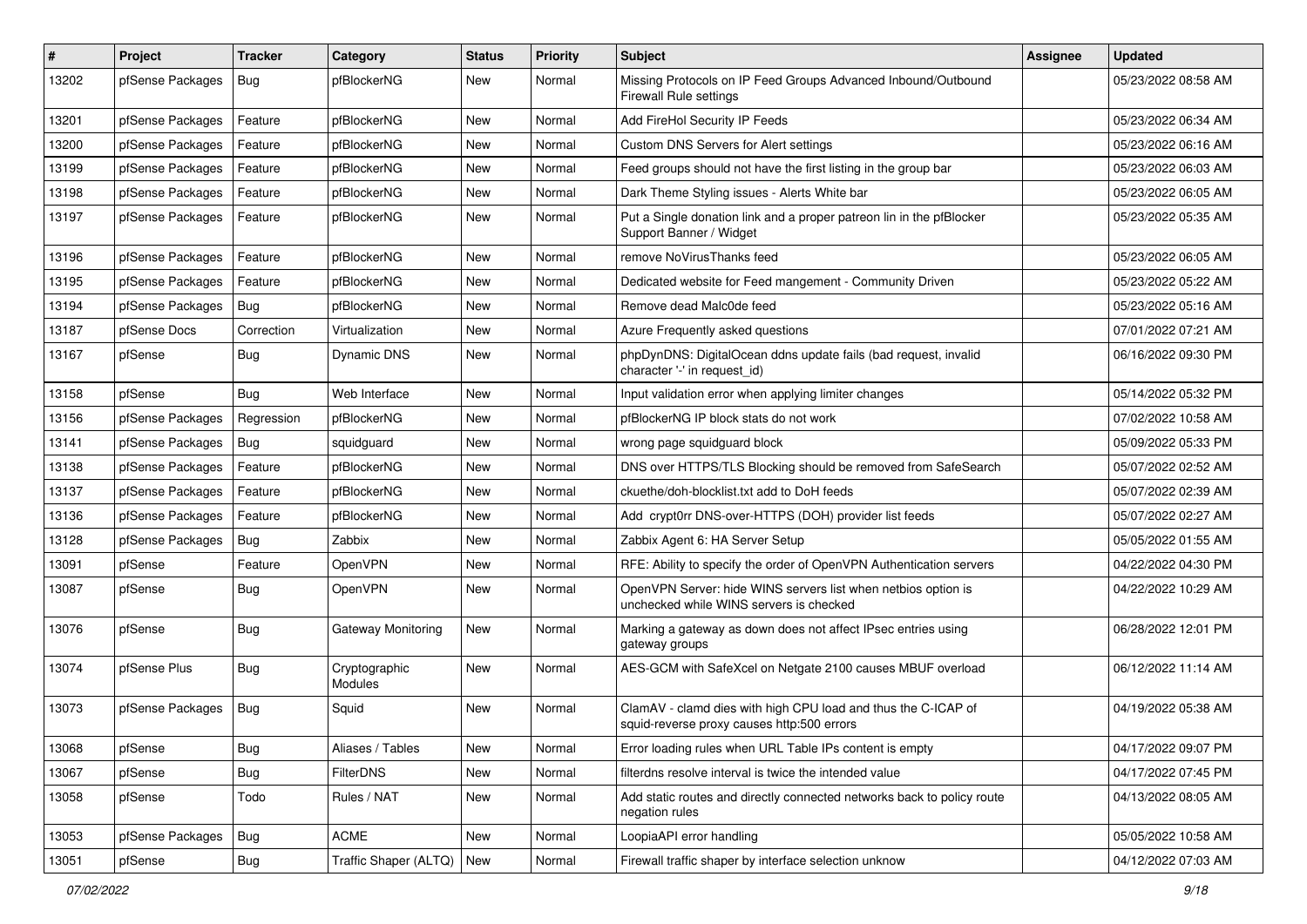| $\vert$ # | Project          | <b>Tracker</b> | Category                                 | <b>Status</b> | <b>Priority</b> | <b>Subject</b>                                                                                                     | Assignee | <b>Updated</b>      |
|-----------|------------------|----------------|------------------------------------------|---------------|-----------------|--------------------------------------------------------------------------------------------------------------------|----------|---------------------|
| 13046     | pfSense          | Bug            | Rules / NAT                              | <b>New</b>    | Normal          | Floating rule applied to IPv6 interface with a SLAAC DHCPv6 gateway<br>reports error on boot                       |          | 04/11/2022 09:50 AM |
| 13045     | pfSense Packages | Bug            | WireGuard                                | <b>New</b>    | Normal          | Firewall floating rules ignore WireGuard traffic                                                                   |          | 04/11/2022 09:40 AM |
| 13044     | pfSense Packages | Feature        | Mail report                              | <b>New</b>    | Normal          | Customized reporting                                                                                               |          | 04/11/2022 09:22 AM |
| 13043     | pfSense Packages | Bug            | WireGuard                                | <b>New</b>    | Normal          | OSPF over Wireguard interface doesn't populate neighbors after reboot                                              |          | 04/11/2022 09:22 AM |
| 13039     | pfSense Packages | Feature        | AWS VPC                                  | <b>New</b>    | Normal          | Handle transit gateway VPNs in the AWS VPN wizard                                                                  |          | 04/11/2022 07:31 AM |
| 13018     | pfSense Packages | Bug            | pfBlockerNG                              | <b>New</b>    | Normal          | TLD and DNSBL Safesearch DOH conflict disables TLD block when<br>conflicting DOH FQDN is deselected or whitelisted |          | 04/01/2022 05:59 PM |
| 13017     | pfSense          | Feature        | Packet Capture                           | <b>New</b>    | Normal          | Packet capture: add preview results while capture is running                                                       |          | 04/09/2022 11:08 AM |
| 13016     | pfSense Docs     | New Content    | Virtualization                           | <b>New</b>    | Normal          | Workaround for bandwith issues since 2.6 when installed in Hyper-V                                                 |          | 04/01/2022 01:06 PM |
| 13009     | pfSense          | Feature        | OpenVPN                                  | <b>New</b>    | Normal          | Add option for multiple remote addresses to OpenVPN Client                                                         |          | 03/31/2022 12:42 PM |
| 13003     | pfSense          | Bug            | Hardware / Drivers                       | <b>New</b>    | Normal          | Malicious Driver Detection event on ixl driver                                                                     |          | 06/25/2022 05:00 PM |
| 12982     | pfSense Packages | <b>Bug</b>     | FreeRADIUS                               | <b>New</b>    | Normal          | FreeRadius RadReply table entries missing from pf                                                                  |          | 06/19/2022 05:38 PM |
| 12974     | pfSense Plus     | Bug            | Installer                                | <b>New</b>    | Normal          | Typing anything into 1100/2100 recovery installer causes process to<br>stop                                        |          | 06/05/2022 04:10 PM |
| 12960     | pfSense          | <b>Bug</b>     | Installer                                | <b>New</b>    | Normal          | VGA installer image defaults to serial console, serial console is default<br>in GUI settings                       |          | 06/28/2022 12:01 PM |
| 12950     | pfSense          | <b>Bug</b>     | Routing                                  | <b>New</b>    | Normal          | OpenVPN as default gateway does not get set at boot time                                                           |          | 04/09/2022 05:46 PM |
| 12938     | pfSense          | <b>Bug</b>     | IPv6 Router<br>Advertisements<br>(RADVD) | <b>New</b>    | Normal          | MaxRtrAdvInterval would allow stale DNS servers to be deleted faster                                               |          | 03/12/2022 09:37 AM |
| 12927     | pfSense          | <b>Bug</b>     | OpenVPN                                  | <b>New</b>    | Normal          | OpenVPN with OCSP enabled allows connections with revoked<br>certificates                                          |          | 03/24/2022 08:22 AM |
| 12922     | pfSense          | Bug            | DHCP (IPv4)                              | <b>New</b>    | Normal          | Classless static routes received on DHCP WAN can override chosen<br>default gateway                                |          | 03/28/2022 10:08 AM |
| 12918     | pfSense Packages | Feature        | pfBlockerNG                              | <b>New</b>    | Normal          | pfBlockerNG-devel changes from xmlrpc sync do not take effect<br>immediately                                       |          | 03/07/2022 02:29 PM |
| 12905     | pfSense          | Bug            | Web Interface                            | <b>New</b>    | Normal          | Add VLAN Re-assignment to Import Interface Mismatch Wizard                                                         |          | 03/07/2022 08:05 AM |
| 12903     | pfSense          | Feature        | <b>Notifications</b>                     | <b>New</b>    | Normal          | alternative authentication methods for email notifications?                                                        |          | 03/07/2022 07:52 AM |
| 12899     | pfSense Packages | <b>Bug</b>     | Suricata                                 | <b>New</b>    | Normal          | Suricata doesn't honor Pass List                                                                                   |          | 03/04/2022 01:22 PM |
| 12889     | pfSense Packages | Feature        | <b>FRR</b>                               | <b>New</b>    | Normal          | FRR GUI add set ipv6 next-hop global                                                                               |          | 03/02/2022 06:10 AM |
| 12888     | pfSense          | <b>Bug</b>     | Rules / NAT                              | <b>New</b>    | Normal          | pfSense sends un-NATed packets during OpenVPN startup                                                              |          | 03/01/2022 03:13 PM |
| 12883     | pfSense Docs     | Todo           | <b>DNS</b>                               | <b>New</b>    | Normal          | Feedback on Services - DNS Resolver - Host Overrides                                                               |          | 02/28/2022 07:54 PM |
| 12875     | pfSense          | Bug            | Package System                           | <b>New</b>    | Normal          | Import zabbix-agent6 and zabbix-proxy6 from FreeBSD Ports                                                          |          | 05/28/2022 06:50 PM |
| 12874     | pfSense          | Feature        | OpenVPN                                  | <b>New</b>    | Normal          | OpenVPN RADIUS Framed-Pool                                                                                         |          | 02/25/2022 02:24 PM |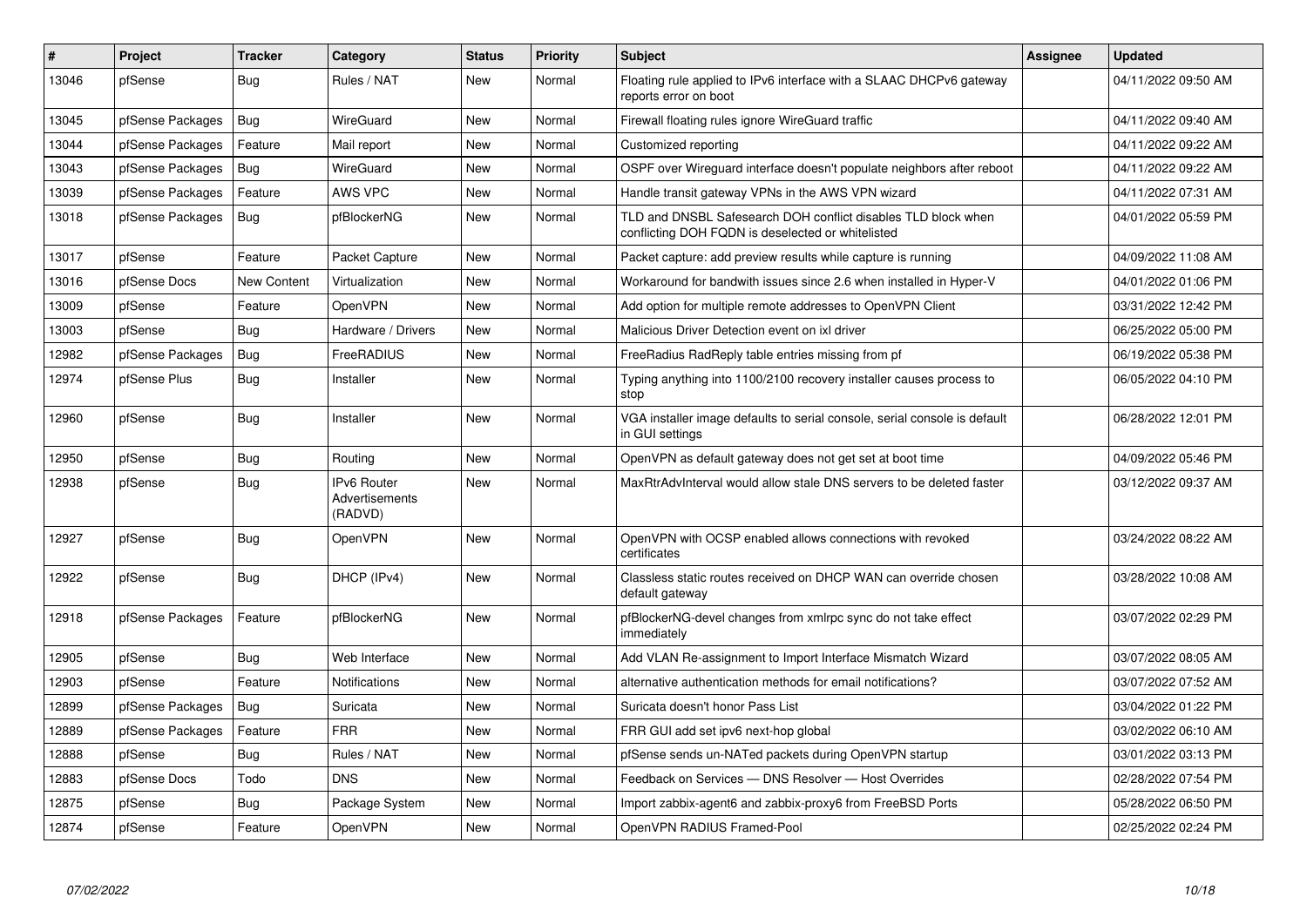| #     | <b>Project</b>   | <b>Tracker</b>     | Category               | <b>Status</b> | <b>Priority</b> | <b>Subject</b>                                                                                                                      | Assignee | <b>Updated</b>      |
|-------|------------------|--------------------|------------------------|---------------|-----------------|-------------------------------------------------------------------------------------------------------------------------------------|----------|---------------------|
| 12861 | pfSense Docs     | Correction         | Hardware               | <b>New</b>    | Normal          | pfSense hardware tuning guide references obsolete interface loader<br>variable & buffer limits                                      |          | 02/23/2022 05:31 PM |
| 12860 | pfSense Packages | Feature            | New Package<br>Request | <b>New</b>    | Normal          | add mmc-utils package to all images                                                                                                 |          | 02/24/2022 07:18 AM |
| 12859 | pfSense Packages | Feature            | Zabbix                 | <b>New</b>    | Normal          | Add Zabbix 6.0 LTS (agent and proxy) packages                                                                                       |          | 02/23/2022 07:11 AM |
| 12857 | pfSense          | Bug                | Gateways               | <b>New</b>    | Normal          | Firewall gateway goes away when making changes to Bridge0 device                                                                    |          | 02/27/2022 11:20 AM |
| 12848 | pfSense          | Feature            | <b>Dynamic DNS</b>     | <b>New</b>    | Normal          | Evaluation of the DynDNS "Result Match" string                                                                                      |          | 02/22/2022 02:01 AM |
| 12845 | pfSense Packages | Bug                | softflowd              | <b>New</b>    | Normal          | softflowd wrong vlan tag                                                                                                            |          | 02/21/2022 10:40 AM |
| 12828 | pfSense          | Bug                | Wireless               | <b>New</b>    | Normal          | pfSense keeps crashing (Fatal trap 12: page fault while in kernel mode)                                                             |          | 02/21/2022 07:55 AM |
| 12823 | pfSense          | Bug                | DHCP (IPv6)            | <b>New</b>    | Normal          | Multiple DHCP6 WAN connections PPPoE interface 'defached' status                                                                    |          | 02/18/2022 05:39 AM |
| 12822 | pfSense Packages | Bug                | pfBlockerNG            | New           | Normal          | IPv4 Source ASN format not working                                                                                                  |          | 02/18/2022 10:47 AM |
| 12812 | pfSense Packages | Feature            | arpwatch               | <b>New</b>    | Normal          | Would it be helpful if the FreeBSD net-mgmt/arpwatch port had an<br>option to use mail/dma for mail delivery?                       |          | 02/16/2022 06:09 PM |
| 12806 | pfSense Packages | Todo               | node exporter          | <b>New</b>    | Normal          | Update node exporter to 1.3.1                                                                                                       |          | 02/15/2022 05:26 PM |
| 12797 | pfSense          | Bug                | UPnP/NAT-PMP           | <b>New</b>    | Normal          | UPnP+STUN forms invalid outbound NAT rules using the external<br>address discovered from STUN                                       |          | 02/15/2022 01:01 PM |
| 12791 | pfSense Docs     | <b>New Content</b> | Diagnostics            | <b>New</b>    | Normal          | Diagnostic Information for Support (pfSense)                                                                                        |          | 02/13/2022 08:49 PM |
| 12787 | pfSense Docs     | Todo               | <b>IPsec</b>           | <b>New</b>    | Normal          | Feedback on pfSense Configuration Recipes - Routing Internet Traffic<br>Through a Site-to-Site IPsec Tunnel                         |          | 02/11/2022 11:28 PM |
| 12774 | pfSense          | Bug                | Backup / Restore       | <b>New</b>    | Normal          | Picture widget image is not saved in backup                                                                                         |          | 04/04/2022 04:48 AM |
| 12768 | pfSense          | Feature            | Upgrade                | New           | Normal          | pfSense-repo: Make sure default config file exists                                                                                  |          | 06/28/2022 12:01 PM |
| 12767 | pfSense Packages | Bug                | Avahi                  | <b>New</b>    | Normal          | Package radavahi-daemon does does not exist in current pfSense<br>version and it has been removed``` message on pfSense 2.7 restore |          | 02/07/2022 11:28 AM |
| 12764 | pfSense          | Bug                | Gateways               | New           | Normal          | VTI gateway status is pending after assigning the VTI interface                                                                     |          | 02/07/2022 05:41 AM |
| 12751 | pfSense Packages | Bug                | <b>FRR</b>             | <b>New</b>    | Normal          | Improve FRR route restoration after gateway events                                                                                  |          | 02/06/2022 11:07 PM |
| 12748 | pfSense Packages | Feature            | Suricata               | New           | Normal          | Suricata blocked page timestamp breakout to it's own sortable column                                                                |          | 02/01/2022 12:06 PM |
| 12747 | pfSense          | <b>Bug</b>         | Logging                | <b>New</b>    | Normal          | System log is filled by sshguard                                                                                                    |          | 06/30/2022 05:21 AM |
| 12737 | pfSense          | <b>Bug</b>         | Certificates           | <b>New</b>    | Normal          | CApath is not defined by default in curl                                                                                            |          | 06/28/2022 12:01 PM |
| 12730 | pfSense          | Bug                | <b>Captive Portal</b>  | <b>New</b>    | Normal          | RADIUS accounting does not work if WAN is down                                                                                      |          | 01/26/2022 05:13 AM |
| 12726 | pfSense          | Bug                | Authentication         | <b>New</b>    | Normal          | LDAP select container button auto populate                                                                                          |          | 01/25/2022 01:48 PM |
| 12717 | pfSense Packages | Todo               | Squid                  | <b>New</b>    | Normal          | Squid 5.x Branch                                                                                                                    |          | 01/25/2022 06:24 PM |
| 12711 | pfSense Packages | Feature            | Telegraf               | <b>New</b>    | Normal          | Add InfluxDB V2 support                                                                                                             |          | 01/21/2022 02:54 AM |
| 12708 | pfSense          | Bug                | Aliases / Tables       | <b>New</b>    | Normal          | alias with non resolving DNS entry breaks underlying pf table                                                                       |          | 02/20/2022 06:13 PM |
| 12679 | pfSense          | Feature            | Interfaces             | <b>New</b>    | Normal          | Remind user to update DHCPv6 range when changing interface IPv6<br>prefix                                                           |          | 01/12/2022 07:36 AM |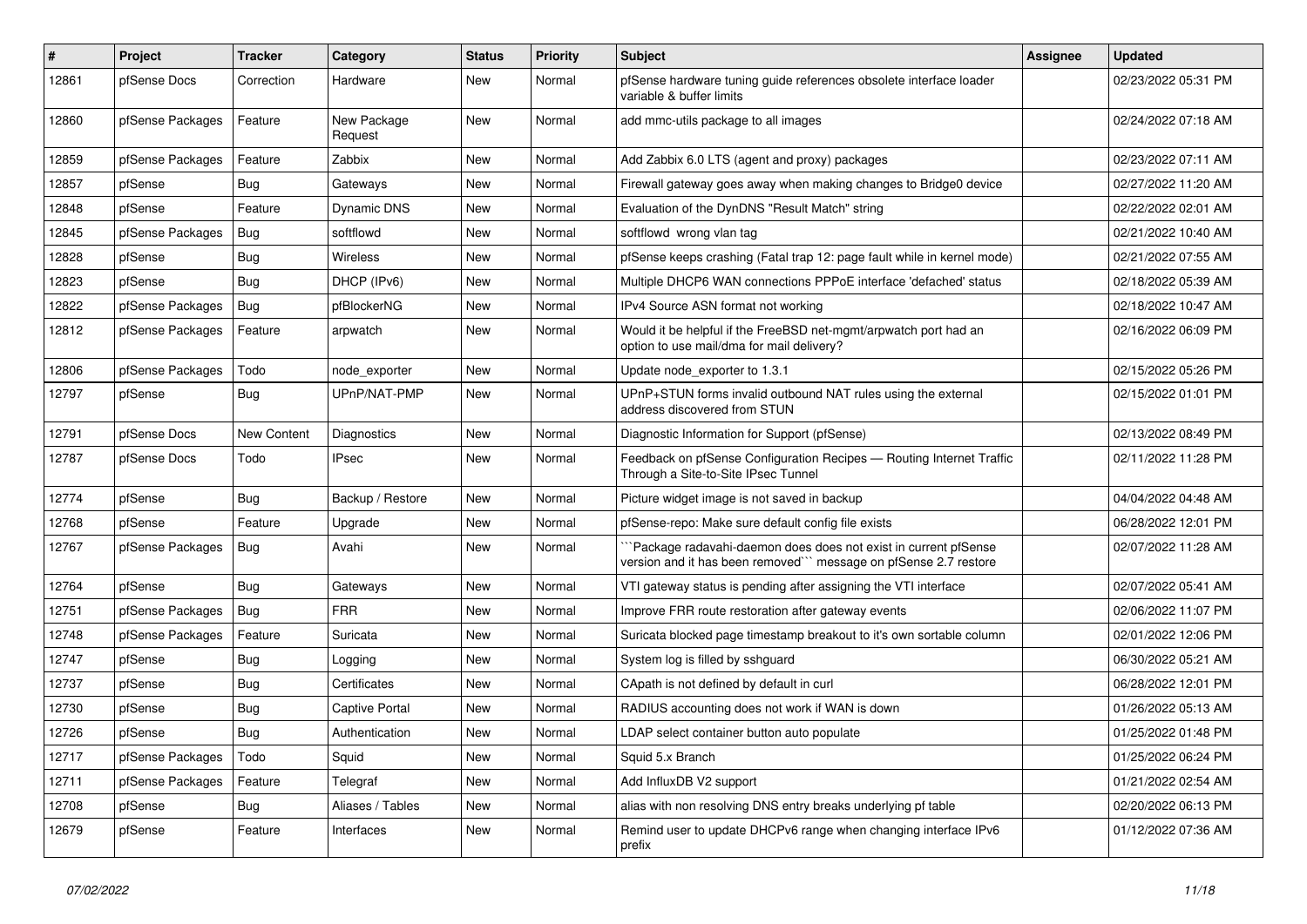| $\vert$ # | Project          | <b>Tracker</b> | Category                | <b>Status</b> | <b>Priority</b> | Subject                                                                                                                | <b>Assignee</b> | <b>Updated</b>      |
|-----------|------------------|----------------|-------------------------|---------------|-----------------|------------------------------------------------------------------------------------------------------------------------|-----------------|---------------------|
| 12676     | pfSense          | Feature        | Rules / NAT             | New           | Normal          | Add the Tagged option on the Port Forward rules edit page                                                              |                 | 01/11/2022 05:52 AM |
| 12667     | pfSense Packages | <b>Bug</b>     | WireGuard               | New           | Normal          | Firewall Crashed After Upgrading Wireguard                                                                             |                 | 01/07/2022 09:18 AM |
| 12665     | pfSense          | Feature        | Rules / NAT             | New           | Normal          | Ability to add custom of rules from the GUI                                                                            |                 | 01/07/2022 09:30 AM |
| 12659     | pfSense Docs     | Todo           | Hardware                | New           | Normal          | Feedback on Hardware - Hardware Tuning and Troubleshooting -<br>Flow Control for ix                                    |                 | 01/16/2022 10:22 AM |
| 12658     | pfSense Packages | Feature        | darkstat                | <b>New</b>    | Normal          | Adding prometheus metrics to darkstat                                                                                  |                 | 05/27/2022 09:44 PM |
| 12656     | pfSense Packages | Feature        | New Package<br>Request  | New           | Normal          | <b>NextDNS</b>                                                                                                         |                 | 01/31/2022 01:50 AM |
| 12655     | pfSense Packages | Bug            | Telegraf                | <b>New</b>    | Normal          | telegraf, wireguard plugin failing                                                                                     |                 | 12/30/2021 05:51 PM |
| 12648     | pfSense          | <b>Bug</b>     | <b>Captive Portal</b>   | New           | Normal          | Undocumented variables 'listenporthttp' and 'listenporthttps'                                                          |                 | 12/28/2021 10:44 AM |
| 12625     | pfSense          | Feature        | Logging                 | New           | Normal          | Granular logging options for default firewall rules.                                                                   |                 | 12/21/2021 06:39 PM |
| 12612     | pfSense          | <b>Bug</b>     | <b>DNS Resolver</b>     | New           | Normal          | DNS Resolver is restarted during every "rc.newwanip" event                                                             |                 | 06/28/2022 12:01 PM |
| 12602     | pfSense          | Feature        | Dynamic DNS             | <b>New</b>    | Normal          | DHCPv6 should allow DDNS Client updates for hosts                                                                      |                 | 12/15/2021 11:00 AM |
| 12600     | pfSense          | Feature        | Aliases / Tables        | <b>New</b>    | Normal          | allow custom mask for a network alias created from a FQDN                                                              |                 | 12/15/2021 10:50 AM |
| 12597     | pfSense Docs     | New Content    | Hardware                | New           | Normal          | How to reset IPMI settings and password for Netgate appliances                                                         |                 | 05/07/2022 12:33 PM |
| 12581     | pfSense          | Regression     | DHCP (IPv6)             | New           | Normal          | CARP IPv6 assigned address does not get advertised to endpoints with<br><b>RADV</b>                                    |                 | 12/16/2021 02:34 PM |
| 12570     | pfSense Docs     | Correction     | General                 | <b>New</b>    | Normal          | Active appliance list missing 6100                                                                                     |                 | 12/06/2021 11:41 AM |
| 12563     | pfSense          | Bug            | OpenVPN                 | <b>New</b>    | Normal          | OpenVPN server doesn't support Framed-IPv6-Address RADIUS<br>attribute                                                 |                 | 12/03/2021 11:19 AM |
| 12553     | pfSense          | Feature        | Backup / Restore        | <b>New</b>    | Normal          | Auto Config Backup: Allow selecting multiple backups for deletion                                                      |                 | 02/22/2022 04:27 AM |
| 12552     | pfSense          | <b>Bug</b>     | OpenVPN                 | <b>New</b>    | Normal          | "Pull DNS" option within OpenVPN client does not cause pfSense to<br>use DNS servers assigned by remote OpenVPN server |                 | 12/08/2021 08:45 AM |
| 12546     | pfSense Plus     | Feature        | Authentication          | <b>New</b>    | Normal          | Add 2FA Support to pfSense Plus Local Database Authentication                                                          |                 | 06/25/2022 05:30 PM |
| 12542     | pfSense          | <b>Bug</b>     | Virtual IP Addresses    | <b>New</b>    | Normal          | Cannot assign a same IPv6 Link-Local address to different interfaces                                                   |                 | 11/25/2021 01:41 AM |
| 12538     | pfSense Packages | Bug            | PIMD                    | <b>New</b>    | Normal          | PIMD sub-interface bug                                                                                                 |                 | 11/20/2021 09:44 PM |
| 12535     | pfSense Docs     | Correction     | <b>Firewall Rules</b>   | <b>New</b>    | Normal          | Negate Rules function does not match the description                                                                   |                 | 07/01/2022 07:20 AM |
| 12534     | pfSense Plus     | Feature        | Hardware / Drivers      | New           | Normal          | Generate a ISO Image for Remote Restore of pfSense Plus on the<br>XG-1537 and 1541 units with IPMI                     |                 | 05/30/2022 10:28 AM |
| 12524     | pfSense Plus     | Feature        | <b>Operating System</b> | New           | Normal          | OpenSSL QAT Engine                                                                                                     |                 | 04/10/2022 02:54 AM |
| 12519     | pfSense          | Bug            | Authentication          | New           | Normal          | Fail authentication using special character in password via the LDAP<br>connector                                      |                 | 11/12/2021 07:39 AM |
| 12509     | pfSense          | <b>Bug</b>     | OpenVPN                 | New           | Normal          | Deffered authentication does not work with auth-gen-token<br>external-auth or pusk "auth-token"                        |                 | 11/08/2021 04:01 AM |
| 12508     | pfSense          | <b>Bug</b>     | <b>DHCP Relay</b>       | New           | Normal          | DHCP Relay over VPN                                                                                                    |                 | 11/06/2021 11:25 AM |
| 12504     | pfSense          | <b>Bug</b>     | Interfaces              | New           | Normal          | BCM57412 NetXtreme-E 10Gb RDMA Ethernet controller issue                                                               |                 | 11/05/2021 04:51 AM |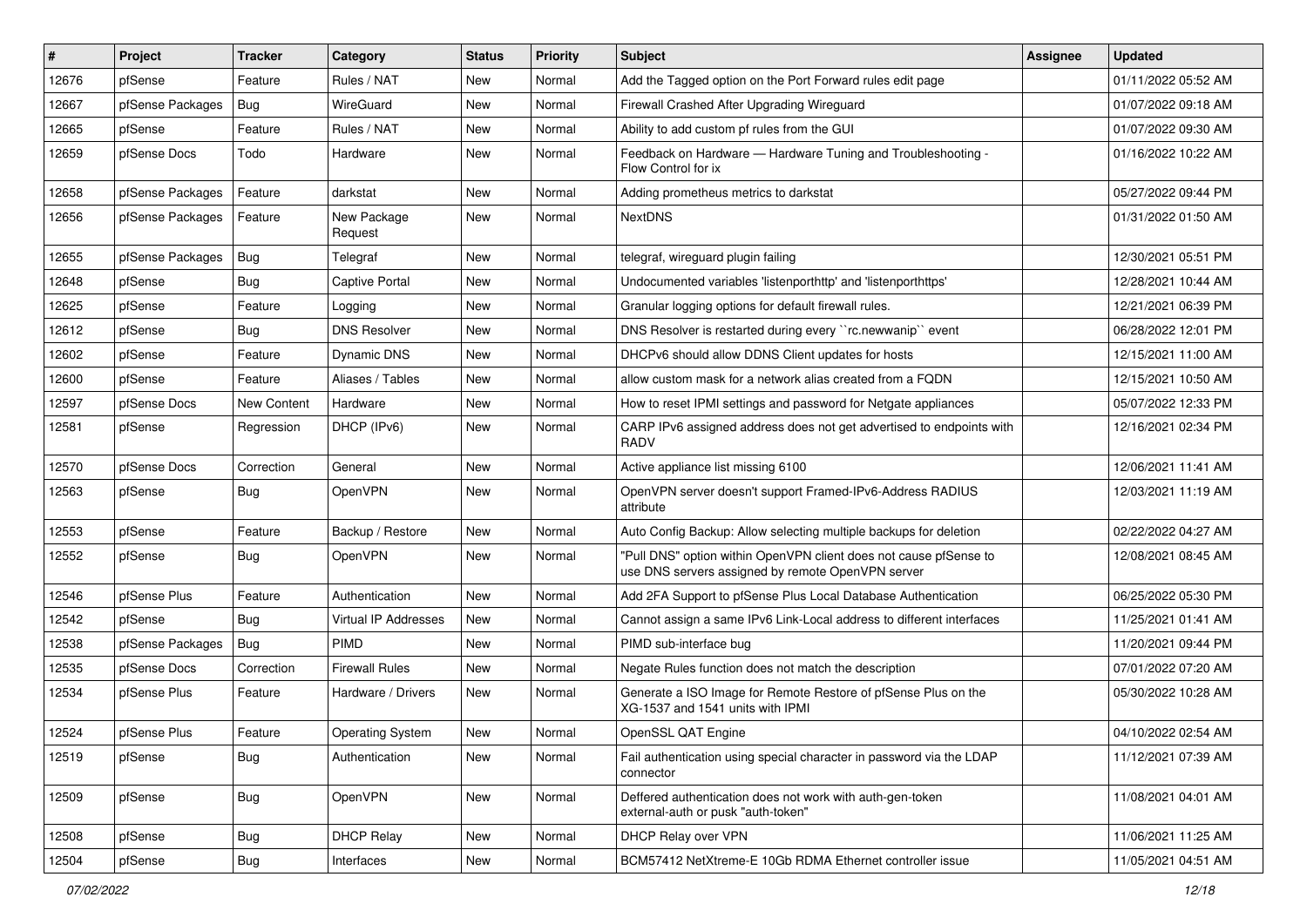| ∦     | Project          | <b>Tracker</b> | Category                    | <b>Status</b> | <b>Priority</b> | <b>Subject</b>                                                                                                                   | Assignee | <b>Updated</b>      |
|-------|------------------|----------------|-----------------------------|---------------|-----------------|----------------------------------------------------------------------------------------------------------------------------------|----------|---------------------|
| 12502 | pfSense Packages | Feature        | syslog-ng                   | <b>New</b>    | Normal          | Syslog-ng Configuration Library (scl) missing                                                                                    |          | 11/02/2021 06:06 PM |
| 12491 | pfSense Packages | Feature        | squidguard                  | <b>New</b>    | Normal          | squidguard: allow multiple regex                                                                                                 |          | 10/28/2021 03:30 PM |
| 12483 | pfSense          | Bug            | Configuration<br>Backend    | New           | Normal          | GUI creates inconsistent config.xml                                                                                              |          | 10/23/2021 06:48 AM |
| 12473 | pfSense          | Feature        | <b>IPsec</b>                | New           | Normal          | Allow user adjustment of IPsec Keep Alive periodic checks                                                                        |          | 12/22/2021 05:59 AM |
| 12467 | pfSense          | Bug            | <b>Captive Portal</b>       | New           | Normal          | CP error on client disconnect after reboot                                                                                       |          | 10/17/2021 05:35 AM |
| 12465 | pfSense Packages | Feature        | haproxy                     | New           | Normal          | Add forwardfor advanced usecases                                                                                                 |          | 10/16/2021 07:35 PM |
| 12461 | pfSense Docs     | Todo           | Hardware                    | New           | Normal          | Improve macOS Serial Command Instructions                                                                                        |          | 10/15/2021 03:47 PM |
| 12459 | pfSense          | Todo           | <b>Virtual IP Addresses</b> | <b>New</b>    | Normal          | Add IP Alias subnet input validation                                                                                             |          | 10/15/2021 09:35 AM |
| 12458 | pfSense          | Feature        | Authentication              | New           | Normal          | Use "unixHomeDirectory" instead of "homeDirectory" when LDAP<br>authentication server is Active Directory                        |          | 10/15/2021 08:18 AM |
| 12451 | pfSense          | Bug            | <b>Virtual IP Addresses</b> | <b>New</b>    | Normal          | deleteVIP() does not check RFC2136 Update Source                                                                                 |          | 10/13/2021 10:06 AM |
| 12444 | pfSense Packages | Bug            | ntop                        | <b>New</b>    | Normal          | ntopng throws errors when viewing single host                                                                                    |          | 10/11/2021 12:39 PM |
| 12436 | pfSense          | <b>Bug</b>     | <b>PPPoE Server</b>         | <b>New</b>    | Normal          | Pppoe server config gui does not allow setting of chap authentication,<br>and sets the network start address for allocation to 0 |          | 10/21/2021 08:15 AM |
| 12427 | pfSense Packages | Todo           | haproxy                     | New           | Normal          | ha-proxy: action order in the GUI is not keeped in the resulting ha-proxy<br>configuration                                       |          | 10/06/2021 07:02 AM |
| 12421 | pfSense          | Bug            | Rules / NAT                 | New           | Normal          | IPV6 limiter bug                                                                                                                 |          | 10/02/2021 08:44 AM |
| 12411 | pfSense Docs     | Todo           | <b>High Availability</b>    | New           | Normal          | Feedback on High Availability - pfSense XML-RPC Config Sync<br>Overview                                                          |          | 09/29/2021 10:39 AM |
| 12402 | pfSense Docs     | Todo           | Configuration               | New           | Normal          | Feedback on Configuration - Advanced Configuration Options -<br><b>Notifications</b>                                             |          | 09/24/2021 12:46 AM |
| 12401 | pfSense          | Bug            | <b>Traffic Graphs</b>       | New           | Normal          | Traffic graphs with untagged and tagged VLAN on same interface                                                                   |          | 09/23/2021 09:18 PM |
| 12400 | pfSense Docs     | Correction     | <b>NAT</b>                  | New           | Normal          | NAT 1:1 documentation - multi-wan information                                                                                    |          | 03/13/2022 12:53 PM |
| 12395 | pfSense Docs     | Todo           | Packages                    | New           | Normal          | Feedback on Packages - FRR Package - Border Gateway Protocol<br>- BGP Required Information                                       |          | 09/21/2021 04:32 PM |
| 12382 | pfSense          | Regression     | OpenVPN                     | <b>New</b>    | Normal          | Certificate Depth checking creates OpenVPN micro-outages every time<br>a user authenticates after 2.5.2 upgrade                  |          | 01/17/2022 04:17 AM |
| 12367 | pfSense          | Todo           | Installer                   | <b>New</b>    | Normal          | ZFS: Do not show memstick disk on target list                                                                                    |          | 09/13/2021 07:37 AM |
| 12358 | pfSense Packages | Feature        | pfBlockerNG                 | New           | Normal          | IP List Copy/Import/Export                                                                                                       |          | 09/09/2021 01:56 PM |
| 12357 | pfSense          | <b>Bug</b>     | Captive Portal              | New           | Normal          | Captive Portal popup Logout button loads full login page in popup when<br>clicked                                                |          | 10/27/2021 12:10 PM |
| 12338 | pfSense Packages | <b>Bug</b>     | <b>RRD Summary</b>          | New           | Normal          | RRD Summary does not report data on 3100                                                                                         |          | 04/15/2022 02:54 PM |
| 12329 | pfSense Packages | Feature        | Avahi                       | New           | Normal          | Add optional floating firewall rules for IPv4 and IPv6                                                                           |          | 02/09/2022 04:43 PM |
| 12308 | pfSense Packages | Feature        | New Package<br>Request      | New           | Normal          | Dynamicaly Update Firewall Aliases from OpenVPN LDAP Group<br>membership of the connected user                                   |          | 08/27/2021 12:51 AM |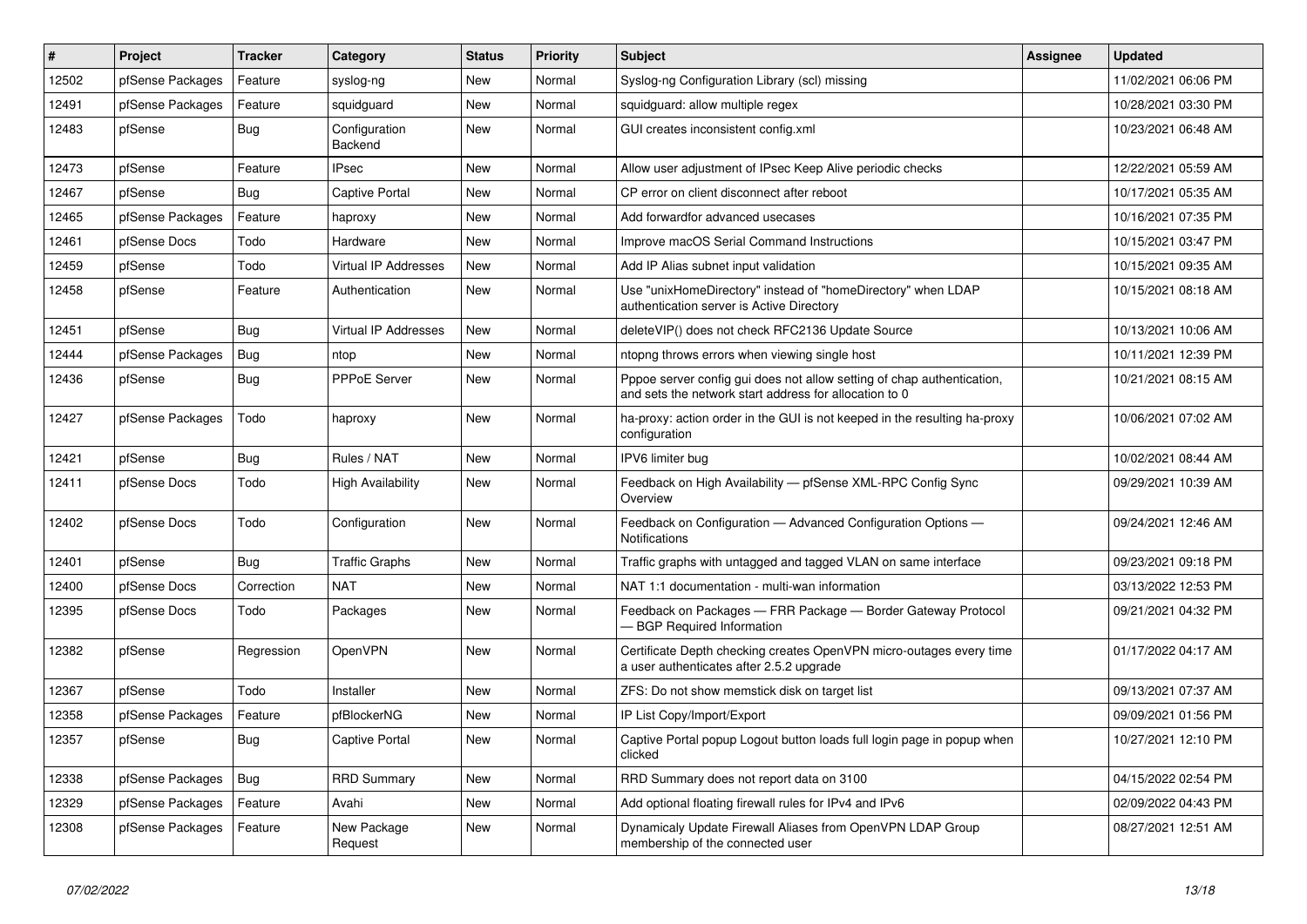| $\vert$ # | Project          | <b>Tracker</b> | Category                 | <b>Status</b> | <b>Priority</b> | Subject                                                                                              | <b>Assignee</b> | <b>Updated</b>      |
|-----------|------------------|----------------|--------------------------|---------------|-----------------|------------------------------------------------------------------------------------------------------|-----------------|---------------------|
| 12300     | pfSense          | Feature        | Hardware / Drivers       | New           | Normal          | Add Aquantia Atlantic driver to pfsense                                                              |                 | 09/14/2021 06:49 AM |
| 12286     | pfSense Packages | Bug            | FreeRADIUS               | <b>New</b>    | Normal          | Add support for ntlm_auth in LDAP                                                                    |                 | 08/20/2021 08:27 AM |
| 12283     | pfSense          | Bug            | Authentication           | New           | Normal          | LDAP/RADIUS authentication servers configuration does not allow<br>source IP address to be specified |                 | 08/20/2021 01:15 AM |
| 12268     | pfSense Docs     | Todo           | <b>Firewall Rules</b>    | <b>New</b>    | Normal          | Feedback on Firewall - Aliases                                                                       |                 | 08/17/2021 12:55 AM |
| 12260     | pfSense Packages | <b>Bug</b>     | ntop                     | New           | Normal          | Update popup and version missmatch?                                                                  |                 | 01/08/2022 05:53 AM |
| 12259     | pfSense          | Bug            | <b>Operating System</b>  | <b>New</b>    | Normal          | Intel em NICs Suffering Performance Degradation on FreeBSD12                                         |                 | 02/25/2022 09:28 PM |
| 12249     | pfSense          | Bug            | Backup / Restore         | <b>New</b>    | Normal          | HAProxy causing failed ACB backups                                                                   |                 | 11/15/2021 11:58 PM |
| 12243     | pfSense          | Todo           | Package System           | New           | Normal          | Implement "plugin_interfaces()"                                                                      |                 | 02/07/2022 03:50 AM |
| 12237     | pfSense Docs     | Todo           | Hardware                 | <b>New</b>    | Normal          | Feedback on Hardware - Hardware Tuning and Troubleshooting                                           |                 | 08/10/2021 03:13 AM |
| 12190     | pfSense          | Feature        | Rules / NAT              | New           | Normal          | Add ability to reference ipv6 prefix in firewall rules and aliases                                   |                 | 08/05/2021 01:47 PM |
| 12188     | pfSense Packages | Bug            | OpenVPN Client<br>Export | <b>New</b>    | Normal          | client export breaks multi remote configurations                                                     |                 | 10/02/2021 05:58 PM |
| 12179     | pfSense Packages | Feature        | gemu-guest-agent         | <b>New</b>    | Normal          | QEMU package                                                                                         |                 | 07/30/2021 08:02 AM |
| 12162     | pfSense Docs     | Todo           | Products                 | New           | Normal          | Add "usb reset" as possible solution for non-booting flash drives on the<br>SG-1100                  |                 | 10/07/2021 02:19 PM |
| 12139     | pfSense          | Feature        | <b>DNS Forwarder</b>     | <b>New</b>    | Normal          | Add support in for specifying a DNSMASQ configuration file                                           |                 | 07/16/2021 09:45 PM |
| 12130     | pfSense Packages | Bug            | Zeek                     | <b>New</b>    | Normal          | Zeek fails to start                                                                                  |                 | 07/15/2021 02:00 AM |
| 12126     | pfSense Packages | Bug            | FreeRADIUS               | New           | Normal          | freeradius3 0.15.7 31                                                                                |                 | 10/11/2021 08:21 AM |
| 12122     | pfSense          | <b>Bug</b>     | Web Interface            | <b>New</b>    | Normal          | Perform greedy actions asychronously                                                                 |                 | 07/10/2021 01:10 PM |
| 12121     | pfSense          | Feature        | OpenVPN                  | <b>New</b>    | Normal          | Wider "local network(s)" fields in OpenVPN server configuration                                      |                 | 07/19/2021 07:37 AM |
| 12120     | pfSense          | Feature        | <b>DHCP Relay</b>        | New           | Normal          | Permit several sets of destination DHCP servers in DHCP relay                                        |                 | 07/11/2021 05:41 PM |
| 12098     | pfSense Docs     | Correction     | Configuration            | New           | Normal          | Feedback on pfSense Configuration Recipes - Accessing a<br>CPE/Modem from Inside the Firewall        |                 | 07/02/2021 02:30 AM |
| 12097     | pfSense Packages | Feature        | pfBlockerNG              | New           | Normal          | Add dnsbl and geoip logs to system log                                                               |                 | 07/06/2021 01:25 PM |
| 12095     | pfSense          | <b>Bug</b>     | Authentication           | New           | Normal          | Memory leak in pcscd                                                                                 |                 | 06/01/2022 01:01 PM |
| 12091     | pfSense          | Feature        | Authentication           | New           | Normal          | RFE: Add support for sssd authentication                                                             |                 | 12/10/2021 04:55 PM |
| 12084     | pfSense Packages | Bug            | <b>FRR</b>               | New           | Normal          | libfrr.so.0 error on SG-1100                                                                         |                 | 06/26/2021 08:22 AM |
| 12077     | pfSense          | Feature        | Gateways                 | <b>New</b>    | Normal          | Allow stick-connections per gateway group                                                            |                 | 06/24/2021 08:45 AM |
| 12063     | pfSense Docs     | Todo           | Dynamic DNS              | New           | Normal          | Feedback on Services - Dynamic DNS - Configuring RFC 2136<br>Dynamic DNS updates                     |                 | 06/18/2021 06:24 PM |
| 12056     | pfSense          | <b>Bug</b>     | Logging                  | New           | Normal          | Filterlog says "Unknown Option %u"                                                                   |                 | 06/18/2021 05:51 AM |
| 12033     | pfSense Packages | <b>Bug</b>     | pfBlockerNG              | New           | Normal          | maxmindb and _sqlite3 modules not found                                                              |                 | 10/01/2021 04:42 AM |
| 12009     | pfSense Packages | <b>Bug</b>     | Zabbix                   | New           | Normal          | Zabbix Agent starts twice by /etc/rc.start_packages                                                  |                 | 06/08/2021 01:35 AM |
| 11974     | pfSense          | Feature        | <b>XMLRPC</b>            | New           | Normal          | XMLRPC synchronization for igmmproxy settings                                                        |                 | 05/29/2021 03:58 PM |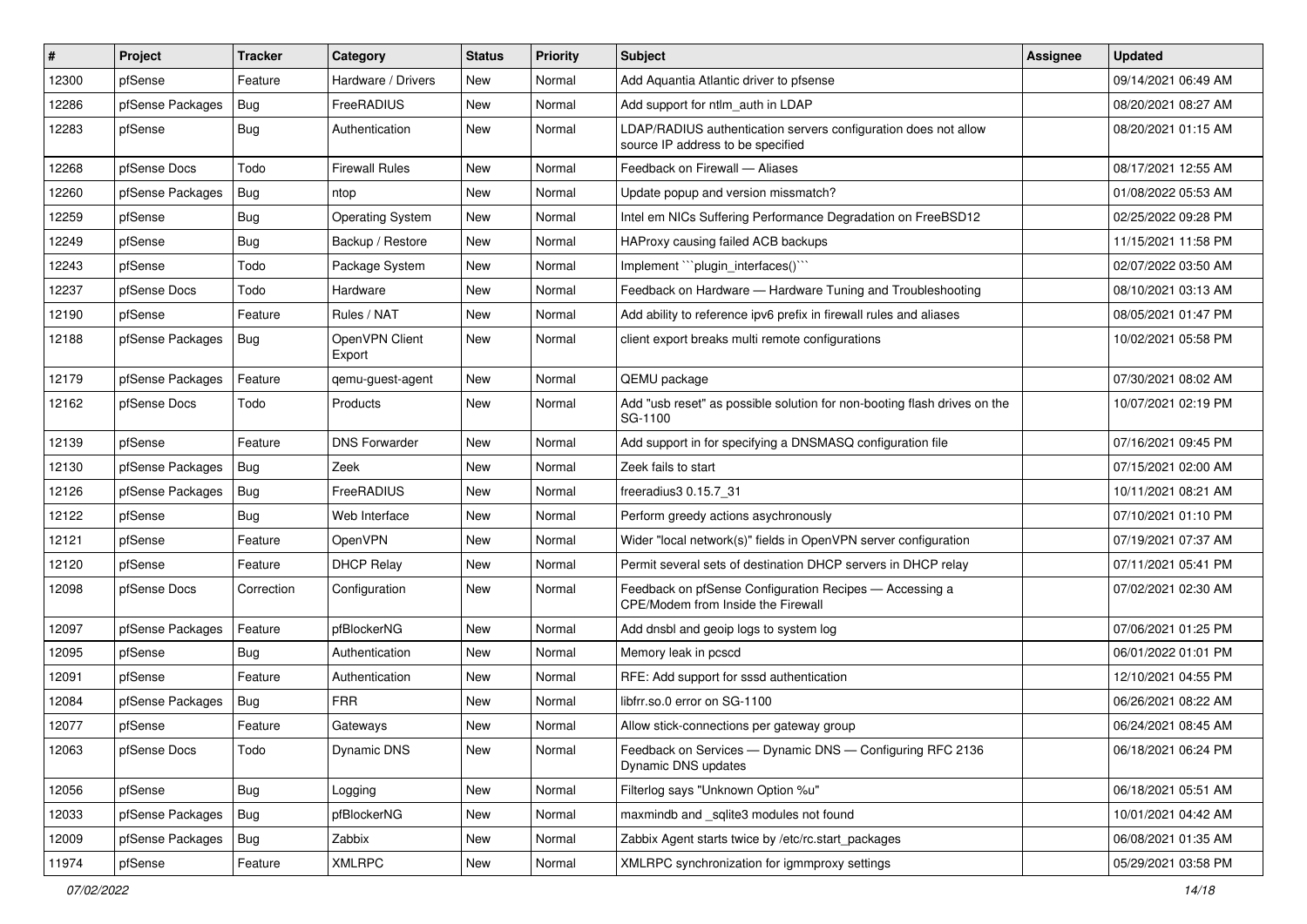| #     | Project          | <b>Tracker</b> | Category               | <b>Status</b> | <b>Priority</b> | Subject                                                                                                  | Assignee | <b>Updated</b>      |
|-------|------------------|----------------|------------------------|---------------|-----------------|----------------------------------------------------------------------------------------------------------|----------|---------------------|
| 11970 | pfSense Packages | <b>Bug</b>     | Coreboot               | New           | Normal          | Netgate Firmware Upgrade Doesn't Work on XG-2758                                                         |          | 04/21/2022 12:39 PM |
| 11963 | pfSense Packages | Feature        | <b>FRR</b>             | New           | Normal          | Dynamically change OSPF interface costs on selected interfaces on<br><b>CARP</b> event                   |          | 05/26/2021 04:13 AM |
| 11956 | pfSense          | Feature        | Web Interface          | <b>New</b>    | Normal          | "add" button in the top of pages with many user-added items                                              |          | 07/10/2021 01:01 PM |
| 11954 | pfSense          | Feature        | <b>IGMP Proxy</b>      | New           | Normal          | Multicast limits                                                                                         |          | 05/25/2021 12:36 AM |
| 11953 | pfSense          | Bug            | <b>IGMP Proxy</b>      | New           | Normal          | XG-1541 crashes when igmpproxy is enabled and network interfaces<br>status change                        |          | 05/24/2021 04:55 PM |
| 11944 | pfSense Docs     | Todo           | Packages               | New           | Normal          | Feedback on Packages - FRR Package - Bidirectional Forwarding<br>Detection                               |          | 05/21/2021 12:57 AM |
| 11931 | pfSense Packages | Feature        | <b>ACME</b>            | New           | Normal          | Add support for validating a domain's ownership via Google Cloud<br>Cloud DNS                            |          | 02/15/2022 03:18 AM |
| 11925 | pfSense          | <b>Bug</b>     | OpenVPN                | New           | Normal          | Calling-Station-Id always set to WAN IP                                                                  |          | 05/14/2021 09:27 AM |
| 11920 | pfSense Plus     | Feature        | Authentication         | New           | Normal          | SAML Authentication for pfSense (VPN and webConfigurator)                                                |          | 05/14/2021 12:56 AM |
| 11898 | pfSense Packages | Bug            | apcupsd                | New           | Normal          | PHP error from apcupsd dashboard widget                                                                  |          | 05/07/2021 09:12 AM |
| 11890 | pfSense Packages | Feature        | New Package<br>Request | New           | Normal          | Browser-based "clientless" VPN                                                                           |          | 05/05/2021 07:26 AM |
| 11876 | pfSense          | Feature        | Hardware / Drivers     | New           | Normal          | OpenSSL does not use QAT acceleration on pfSense Plus<br>21.02-RELEASE-p1 or 21.05-DEVELOPMENT           |          | 05/03/2021 08:02 AM |
| 11872 | pfSense          | Bug            | Interfaces             | New           | Normal          | gif interfaces reporting incorrect traffic counters                                                      |          | 12/30/2021 04:00 AM |
| 11871 | pfSense Docs     | Correction     | Products               | New           | Normal          | SG-2100 must be manually power cycled after installation                                                 |          | 10/07/2021 02:19 PM |
| 11856 | pfSense          | Feature        | Diagnostics            | New           | Normal          | Replace/add Alias or DNS names for known LAN addresses in the State<br>table                             |          | 04/27/2021 08:01 AM |
| 11848 | pfSense Packages | Bug            | Squid                  | <b>New</b>    | Normal          | Issue with squid cache download speed                                                                    |          | 04/23/2021 09:30 PM |
| 11841 | pfSense Packages | Bug            | <b>FRR</b>             | New           | Normal          | FRR access lists default bahavior changed to permit by default                                           |          | 04/22/2021 09:52 AM |
| 11835 | pfSense Packages | <b>Bug</b>     | <b>FRR</b>             | New           | Normal          | FRR OSPF redistributed connected routes disappearing                                                     |          | 04/22/2021 07:11 AM |
| 11827 | pfSense Packages | Feature        | <b>ACME</b>            | New           | Normal          | Please include acme deploy folder/scripts                                                                |          | 03/06/2022 04:31 AM |
| 11826 | pfSense Packages | Feature        | <b>ACME</b>            | New           | Normal          | Preserve acme SAN Method parameters for new cert creations                                               |          | 04/20/2021 02:02 PM |
| 11823 | pfSense Packages | Feature        | <b>FRR</b>             | New           | Normal          | Route handling enhancements                                                                              |          | 04/19/2021 06:23 PM |
| 11802 | pfSense Packages | Bug            | FreeRADIUS             | New           | Normal          | FreeRADIUS sync                                                                                          |          | 05/10/2021 04:18 AM |
| 11786 | pfSense          | Bug            | Services               | New           | Normal          | SSH incomplete setup and startup fail while recovering XML backup in a<br>fresh install of pfSense 2.5.0 |          | 04/17/2021 01:36 PM |
| 11784 | pfSense Packages | Feature        | squidguard             | <b>New</b>    | Normal          | squidguard auto update blacklist option                                                                  |          | 04/06/2021 01:53 AM |
| 11778 | pfSense          | Bug            | OpenVPN                | New           | Normal          | OpenVPN uses 100% CPU after experiencing packet loss                                                     |          | 02/28/2022 07:38 AM |
| 11772 | pfSense Plus     | Feature        | Multi-WAN              | New           | Normal          | Layer 2 Tunnel Bonding Capability                                                                        |          | 06/05/2021 03:27 PM |
| 11770 | pfSense Plus     | Bug            | Hardware / Drivers     | New           | Normal          | Pantech UML295 USB Modem No Longer Functional                                                            |          | 04/01/2021 11:28 AM |
| 11763 | pfSense Packages | Bug            | Status_Monitoring      | New           | Normal          | Traffic graphs refresh issue                                                                             |          | 05/03/2021 09:44 AM |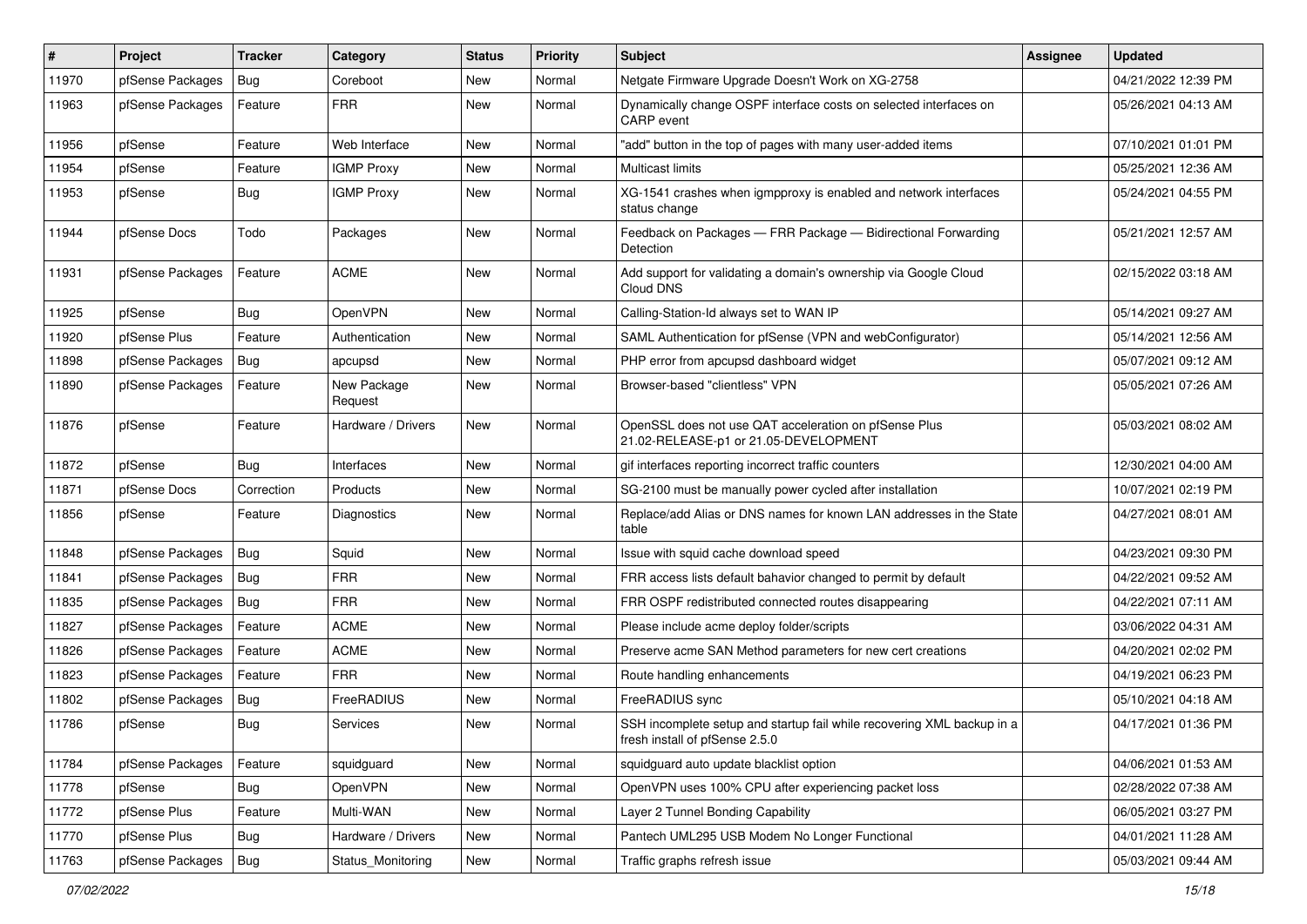| #     | Project          | <b>Tracker</b> | Category                 | <b>Status</b> | <b>Priority</b> | <b>Subject</b>                                                                                                                                                                                  | Assignee | <b>Updated</b>      |
|-------|------------------|----------------|--------------------------|---------------|-----------------|-------------------------------------------------------------------------------------------------------------------------------------------------------------------------------------------------|----------|---------------------|
| 11761 | pfSense          | Bug            | L2TP                     | New           | Normal          | L2TP/IPsec VPN : PPP LCP negotiation occurs before user<br>authentication                                                                                                                       |          | 03/31/2021 04:52 AM |
| 11759 | pfSense          | <b>Bug</b>     | Dashboard                | New           | Normal          | Traffic graphs on dashboard double upload on pppoe links                                                                                                                                        |          | 12/30/2021 04:00 AM |
| 11757 | pfSense          | Feature        | <b>XMLRPC</b>            | New           | Normal          | Allow XMLRPC sync to bypass default auth server in favor of local<br>database                                                                                                                   |          | 03/30/2021 03:18 PM |
| 11749 | pfSense Packages | Feature        | pfBlockerNG              | New           | Normal          | Option to disable NAT rule creation                                                                                                                                                             |          | 04/06/2021 11:45 PM |
| 11742 | pfSense Packages | <b>Bug</b>     | Suricata                 | New           | Normal          | Blocking / Unblocking is not working correctly.                                                                                                                                                 |          | 09/01/2021 11:08 AM |
| 11739 | pfSense Docs     | New Content    | <b>High Availability</b> | New           | Normal          | Manual Outbound NAT rules in HA setup                                                                                                                                                           |          | 07/09/2021 08:26 AM |
| 11732 | pfSense Plus     | Feature        | Hardware / Drivers       | New           | Normal          | Add VXLAN Support to pfSense Plus                                                                                                                                                               |          | 03/15/2022 02:35 AM |
| 11731 | pfSense          | <b>Bug</b>     | Hardware / Drivers       | New           | Normal          | Missing support for Realtek USB NICs                                                                                                                                                            |          | 03/30/2021 04:32 AM |
| 11730 | pfSense          | <b>Bug</b>     | Web Interface            | New           | Normal          | Improve visibility of option selections in dark themes                                                                                                                                          |          | 03/25/2021 09:38 PM |
| 11724 | pfSense          | <b>Bug</b>     | Package System           | New           | Normal          | Packages unexpectedly removed when changing update branches                                                                                                                                     |          | 03/29/2021 08:09 AM |
| 11717 | pfSense          | Bug            | Rules / NAT              | New           | Normal          | Incorrect port forwarding rules if Destination port alias is not equal to<br>Redirect target port alias                                                                                         |          | 03/22/2021 06:06 AM |
| 11715 | pfSense          | <b>Bug</b>     | OpenVPN                  | New           | Normal          | OpenVPN MTU                                                                                                                                                                                     |          | 03/22/2021 01:35 AM |
| 11714 | pfSense Docs     | New Content    | <b>High Availability</b> | New           | Normal          | Feedback on Troubleshooting - Troubleshooting High Availability<br><b>DHCP Failover</b>                                                                                                         |          | 03/21/2021 05:58 PM |
| 11703 | pfSense Packages | Feature        | <b>FRR</b>               | <b>New</b>    | Normal          | add Krill and Routinator support BGP RPKI                                                                                                                                                       |          | 03/18/2021 07:47 PM |
| 11666 | pfSense          | <b>Bug</b>     | Logging                  | New           | Normal          | GUI Firewall log search not parsing filter.log beyond hard coded limit                                                                                                                          |          | 03/12/2021 11:38 AM |
| 11657 | pfSense          | <b>Bug</b>     | Interfaces               | New           | Normal          | netmap_ring_reinit error                                                                                                                                                                        |          | 03/18/2021 10:32 PM |
| 11648 | pfSense Docs     | Todo           | Packages                 | New           | Normal          | Feedback on Packages - AWS VPC Wizard - pfSense Plus<br><b>Configuration Details</b>                                                                                                            |          | 03/10/2021 06:30 AM |
| 11641 | pfSense          | Bug            | Interfaces               | New           | Normal          | On xn based interfaces without the VLANMTU flag the first VLAN tag<br>defined does not follow the parent interface MTU settings. All<br>subsequent VLAN tags follow the parent interface's MTU. |          | 03/09/2021 06:42 PM |
| 11634 | pfSense Packages | Regression     | <b>BIND</b>              | New           | Normal          | bind hangs when pfsense is reconnecting as an openvpn client to a<br>TUN openvpn server                                                                                                         |          | 03/14/2021 07:23 AM |
| 11625 | pfSense          | Feature        | OpenVPN                  | New           | Normal          | Cisco-AVPair aliases support                                                                                                                                                                    |          | 03/05/2021 12:35 AM |
| 11622 | pfSense Docs     | Todo           | <b>IPsec</b>             | New           | Normal          | Update pfSense VPC VPN Configuration Wizard docs                                                                                                                                                |          | 03/04/2021 09:36 AM |
| 11619 | pfSense          | Bug            | Upgrade                  | New           | Normal          | Unable to upgrade 2.4.4-p3 to 2.5/21.02-p1                                                                                                                                                      |          | 08/15/2021 10:00 AM |
| 11610 | pfSense Packages | Bug            | NET-SNMP                 | New           | Normal          | NET-SNMP is not setting the correct permissions on AgentX                                                                                                                                       |          | 06/28/2021 07:54 AM |
| 11608 | pfSense Docs     | New Content    | Products                 | New           | Normal          | Interfaces order of XG-7100 Quad-Port 10GbE Fiber SFP+ Installation<br>Kit                                                                                                                      |          | 03/03/2021 07:14 AM |
| 11604 | pfSense          | Feature        | WireGuard                | New           | Normal          | WireGuard Dynamic Listen Port Randomization                                                                                                                                                     |          | 03/19/2021 10:59 AM |
| 11592 | pfSense Packages | Bug            | node_exporter            | New           | Normal          | Node exporter can not read system statistics                                                                                                                                                    |          | 10/15/2021 09:37 PM |
| 11579 | pfSense Packages | Feature        | Snort                    | New           | Normal          | Snort alerts or blocks trigger notifications                                                                                                                                                    |          | 03/01/2021 03:26 AM |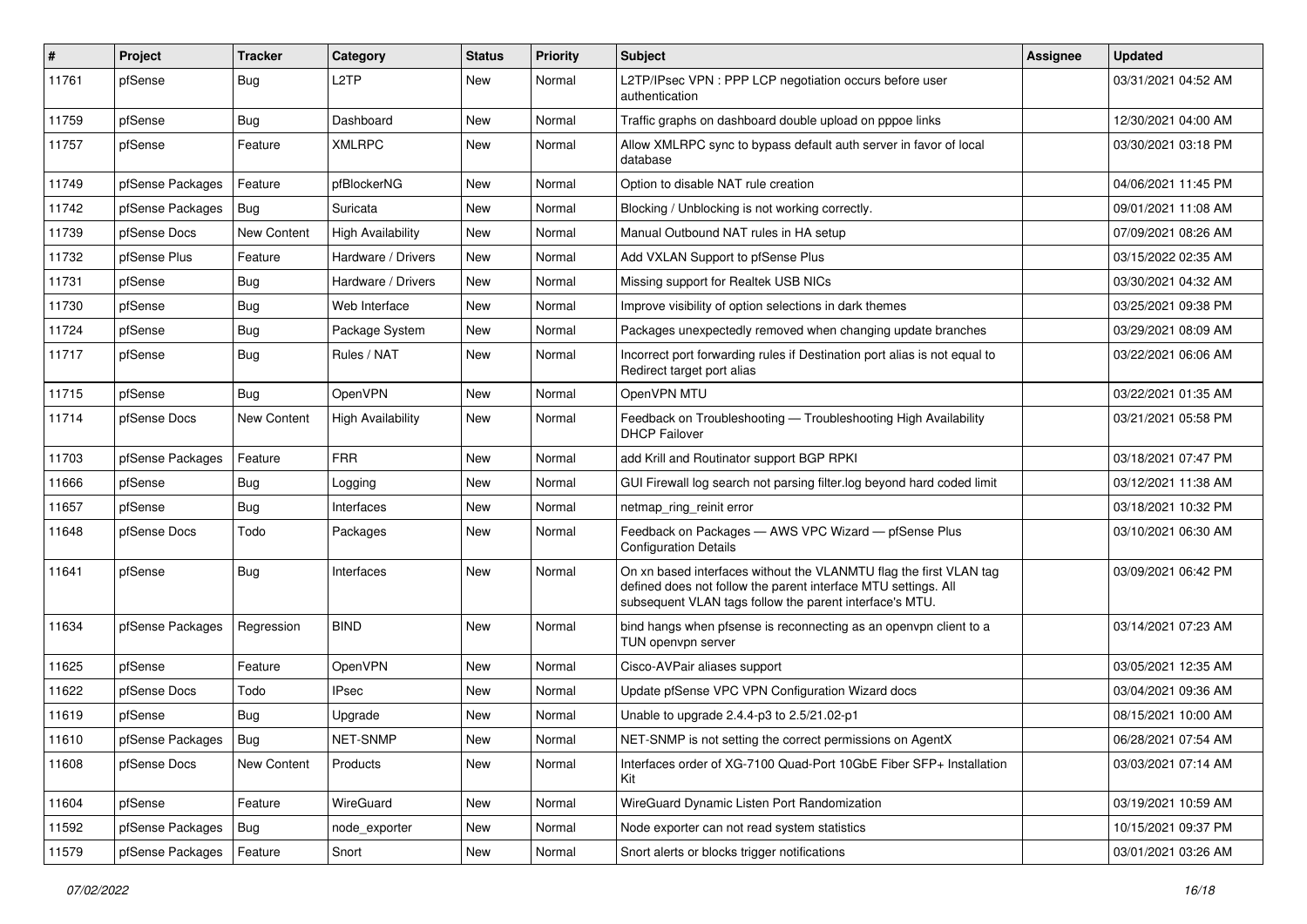| $\vert$ # | Project          | <b>Tracker</b> | Category               | <b>Status</b> | <b>Priority</b> | <b>Subject</b>                                                                                                         | Assignee | <b>Updated</b>      |
|-----------|------------------|----------------|------------------------|---------------|-----------------|------------------------------------------------------------------------------------------------------------------------|----------|---------------------|
| 11573     | pfSense Packages | Feature        | New Package<br>Request | <b>New</b>    | Normal          | <b>Custom Commands</b>                                                                                                 |          | 03/16/2021 07:28 PM |
| 11567     | pfSense Packages | Feature        | Mail report            | <b>New</b>    | Normal          | Email report add a note filed request                                                                                  |          | 02/27/2021 03:44 PM |
| 11556     | pfSense          | <b>Bug</b>     | Rules / NAT            | New           | Normal          | Kill all states associated with a NAT address                                                                          |          | 03/19/2021 10:29 AM |
| 11548     | pfSense          | Bug            | Rules / NAT            | <b>New</b>    | Normal          | "rule expands to no valid combination" error from port forward automatic<br>rule mixing IPv4 and IPv6 elements         |          | 02/27/2021 03:18 PM |
| 11541     | pfSense          | <b>Bug</b>     | OpenVPN                | <b>New</b>    | Normal          | OpenVPN status does not work properly when set to TCP and<br>Concurrent Connections = $1$                              |          | 03/02/2021 02:27 PM |
| 11525     | pfSense Packages | Bug            | Suricata               | <b>New</b>    | Normal          | pfsense 2.5.0 release version for vlan issue to suricata                                                               |          | 11/11/2021 08:16 AM |
| 11522     | pfSense Packages | Bug            | Zabbix                 | <b>New</b>    | Normal          | fping6 error                                                                                                           |          | 02/24/2021 07:13 AM |
| 11503     | pfSense          | Bug            | OpenVPN                | New           | Normal          | Using multiple authentication backends on an OpenVPN server fails                                                      |          | 02/23/2021 12:23 PM |
| 11479     | pfSense Packages | Bug            | snmptt                 | <b>New</b>    | Normal          | snmptt 1.4.2 does not work in daemon mode                                                                              |          | 02/20/2021 04:37 PM |
| 11473     | pfSense          | Bug            | Web Interface          | <b>New</b>    | Normal          | System Activity shows invalid data on SG-3100                                                                          |          | 02/19/2021 08:12 PM |
| 11430     | pfSense          | <b>Bug</b>     | Interfaces             | New           | Normal          | PHP console spam after Assigning Interfaces                                                                            |          | 10/09/2021 10:37 AM |
| 11429     | pfSense          | Bug            | Web Interface          | New           | Normal          | System Log / Settings form activates "Reset Log Files" button on enter                                                 |          | 10/28/2021 01:35 PM |
| 11414     | pfSense Packages | Bug            | pfBlockerNG            | New           | Normal          | Enabling feed "Public_DNS4_all" breaks some Google services                                                            |          | 02/13/2021 02:46 AM |
| 11412     | pfSense          | Bug            | Interfaces             | <b>New</b>    | Normal          | LLDPD Package Doesn't Work with Switchports                                                                            |          | 02/12/2021 08:12 PM |
| 11411     | pfSense Packages | Feature        | New Package<br>Request | <b>New</b>    | Normal          | Smokeping as a default latency measurement tool                                                                        |          | 02/12/2021 09:29 PM |
| 11410     | pfSense Packages | Feature        | New Package<br>Request | <b>New</b>    | Normal          | adding bpytop (former Bashtop)                                                                                         |          | 07/26/2021 12:33 PM |
| 11398     | pfSense Packages | Bug            | pfBlockerNG            | New           | Normal          | pfBlocker upgrade hangs forever                                                                                        |          | 04/21/2022 12:39 PM |
| 11379     | pfSense          | Feature        | <b>Captive Portal</b>  | New           | Normal          | <b>Template Roll Printer</b>                                                                                           |          | 02/07/2021 05:26 AM |
| 11375     | pfSense Packages | <b>Bug</b>     | apcupsd                | New           | Normal          | UPS Type <blank> for USB APC</blank>                                                                                   |          | 02/26/2021 11:10 AM |
| 11363     | pfSense          | <b>Bug</b>     | Installer              | <b>New</b>    | Normal          | Clean Install 2.5.0 fails due to hardware incompability                                                                |          | 02/04/2021 11:06 AM |
| 11335     | pfSense          | Bug            | Interfaces             | <b>New</b>    | Normal          | Spoofing the MAC on a LAGG interface does not work for some NIC<br>types.                                              |          | 01/29/2021 09:10 AM |
| 11324     | pfSense          | Feature        | Logging                | <b>New</b>    | Normal          | Separate syslog "Remote log servers" Parameters                                                                        |          | 01/27/2021 10:47 AM |
| 11302     | pfSense          | Feature        | WireGuard              | <b>New</b>    | Normal          | WireGuard XMLRPC sync                                                                                                  |          | 03/19/2021 10:59 AM |
| 11280     | pfSense          | Todo           | WireGuard              | <b>New</b>    | Normal          | Add WireGuard to ALTQ list                                                                                             |          | 04/27/2021 12:32 PM |
| 11268     | pfSense          | <b>Bug</b>     | Web Interface          | <b>New</b>    | Normal          | Cookie named 'id' prevents Edit form fields being set properly                                                         |          | 09/03/2021 06:16 AM |
| 11262     | pfSense          | Feature        | Rules / NAT            | New           | Normal          | Time Based Rules - selects all days in the current month                                                               |          | 04/27/2021 12:32 PM |
| 11261     | pfSense Packages | Bug            | pfBlockerNG            | New           | Normal          | pfBlockerNG ASN numbers in IPv4 (/IPv6) Custom_List generate<br>error(s) "Invalid numeric literal at line 1, column 7" |          | 01/28/2021 08:34 AM |
| 11260     | pfSense Packages | Feature        | pfBlockerNG            | New           | Normal          | pfBlockerNG: predefined ASN groups for Google, Facebook, Apple, etc<br>with useful selections                          |          | 01/18/2021 03:46 PM |